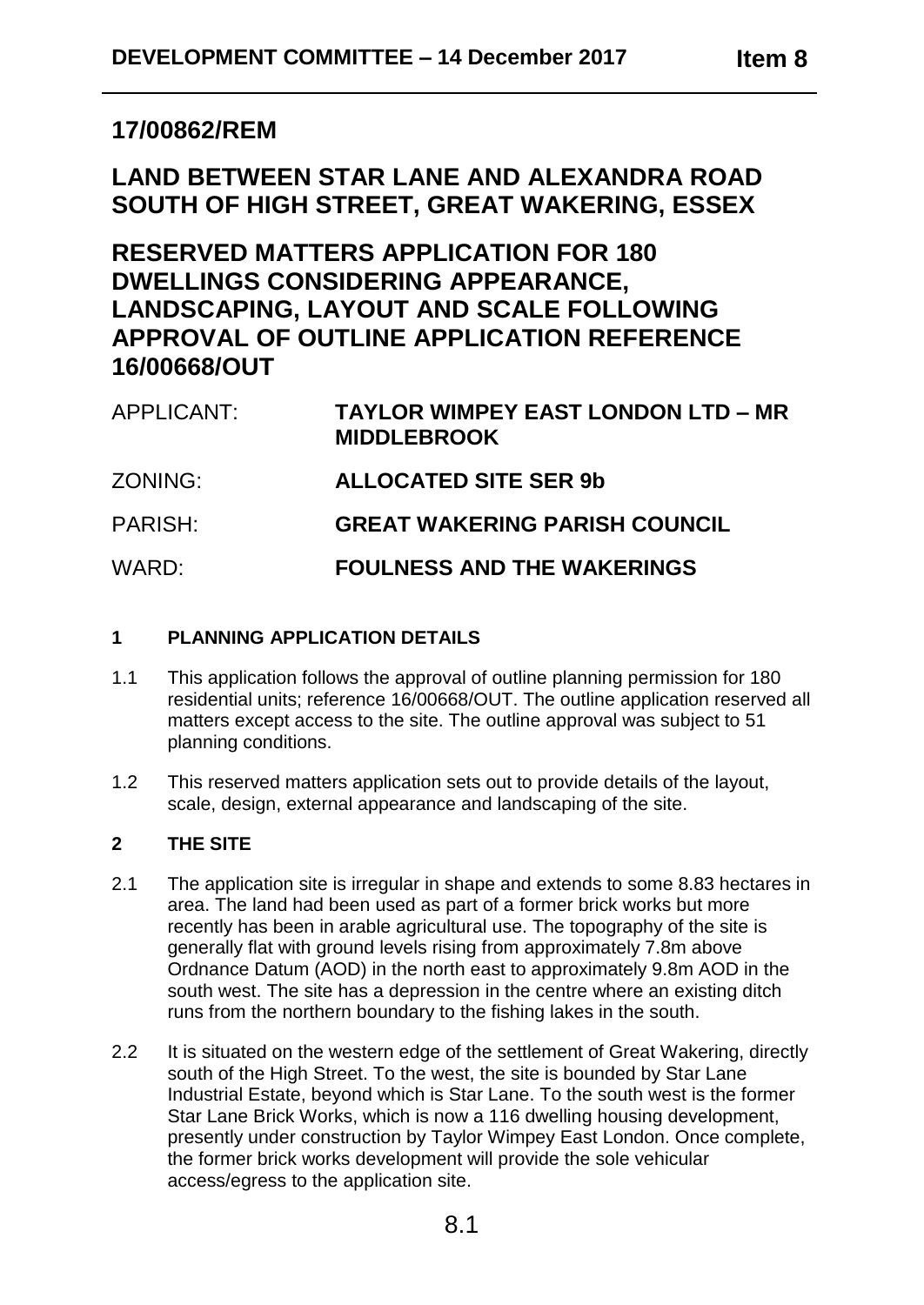- 2.3 Directly south of the application site is Star Lane Pits, which are designated as a Local Wildlife Site (LWS) referenced (site R35). The wildlife site is a collection of former clay pits and a mosaic of scrub, rough grassland and aquatic habitats. The pits or lakes are stocked with fish and are a notable site for fishing syndicates.
- 2.4 To the east is an area of scrubland, which is not formally part of the wildlife site, but is understood to be of some ecological value. Beyond the scrub are the gardens and properties of Alexandra Road. Directly north of the application site are the gardens to residential properties, which line the south side of the High Street.
- 2.5 The application site is bounded by strong hedgerow planting on almost all of its boundaries. The hedgerows contain a number of trees and in some cases sections of drainage ditch. These features on the edges of the site are to be retained and, where possible, enhanced. Additional planting to create dense landscape buffers on the site boundaries will form part of the development proposals, particularly where the site abuts existing residential property and the industrial estate.
- 2.6 A public footpath runs east to west towards the south of Star Lane Pits, between Star Lane and Alexandra Road. This footpath (route 284) is not directly affected by the proposals and will be maintained and, where necessary, improved. New public routes will be created within the development and in carefully chosen locations in and around the wildlife site; any new routes in this area will be chosen sensitively with the benefit of ecological advice.
- 2.7 The application site is presently accessible from the south via Star Lane and to the north, onto the High Street. The development will have a sole vehicular access/egress from Star Lane, through the housing development on the former brick works (Phase 1). The northern route will have an enhanced pedestrian/ cycle access, which will allow residents to access the heart of Great Wakering village. Primary vehicular access will form a loop within the main body of the development with secondary access roads and shared surfaces used to emphasise distinction between different areas of the site.

# **3 RELEVANT PLANNING HISTORY**

3.1 16/00668/OUT Outline application for residential development of up to 180 dwellings with all matters reserved except access. Approved 28 July 2017.

# **4 CONSULTATIONS AND REPRESENTATIONS**

# **GREAT WAKERING PARISH COUNCIL**

4.1 Parking - Whilst it is noted that the car parking meets standards it is still felt that the amount of spaces is not practical in the long term, especially with the narrow streets. The lack of visitor parking spaces (45) is a concern.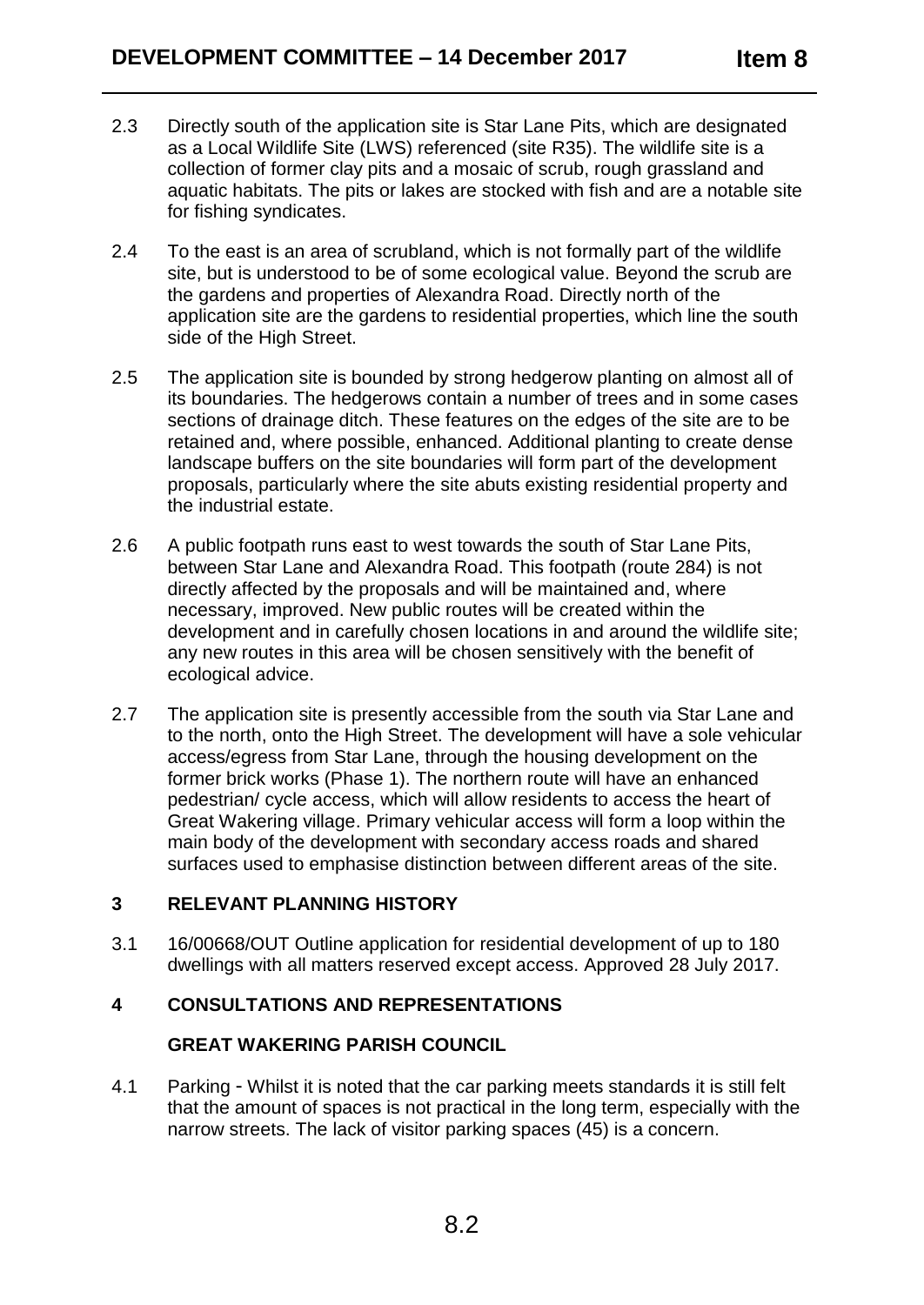Suggestions re: S106 - Southend Road from Star Lane to Oldbury Cottages this is currently only a country footpath and could be upgraded.

RDC's Great Wakering Recreation Ground is a source of continual complaints from residents due to lack of facilities. It is suggested that the developers add to the existing S106 MUGA kitty of £25,000 for improvements to this open space.

Sewerage - The Parish Council would like clarification that sewage from Phase 2 is going south to Shoebury as it felt there was a lack of detail in the documents currently available to the Planning Committee. Outline planning had stated it would be going to Kingston Avenue, North Shoebury and the Planning Committee would like confirmation the outline specification would still be used.

Secure access to fishing lakes required:-

In March 2016 Taylor Wimpey representatives visited the Parish Council Offices to explain their views on the development of the land east of Star Lane (SER9b). During the meeting it was pointed out by the Parish Council that the wildlife site R35 needed to be protected from vandals, as in the past one of the ponds inhabited by water voles had been polluted when a stolen car was dumped into the pond. This seemed to be accepted by the Taylor Wimpey representatives at the time.

Previously a barrier at the beginning of the ingress from Star Lane on the south most edge of the brick works site prevented access. This is now broken and we know that at least three cases of fly tipping have taken place in the recent past and we have been in contact with Taylor Wimpey to report this.

Shortly after entering the ingress there is an entrance to the field south of the brick works site which is the responsibility of the tenant farmer but leads to the wildlife site and which was used as access to pollute the pond where the water voles are.

The Project Manager has moved the temporary gates up to a position nearer the road, which has solved the problem in the short term; however, these gates are repeatedly left unlocked. He has also said that Taylor Wimpey would be removing one of the original gate posts as the land on which it stands is no longer theirs.

However, once building work is completed and the temporary gate is removed there will be nothing to prevent fly-tipping and/or Travellers gaining access.

The Parishioners of Great Wakering need a permanent solution to the unauthorised ingress on both the track to the small car park, and the tarmacked road south of the ponds to prevent fly tipping in the wildlife site and potential access for Travellers. A barrier placed at the ingress entrance close to Star Lane would solve both issues. In addition, the fishermen will need continued access to the ingress.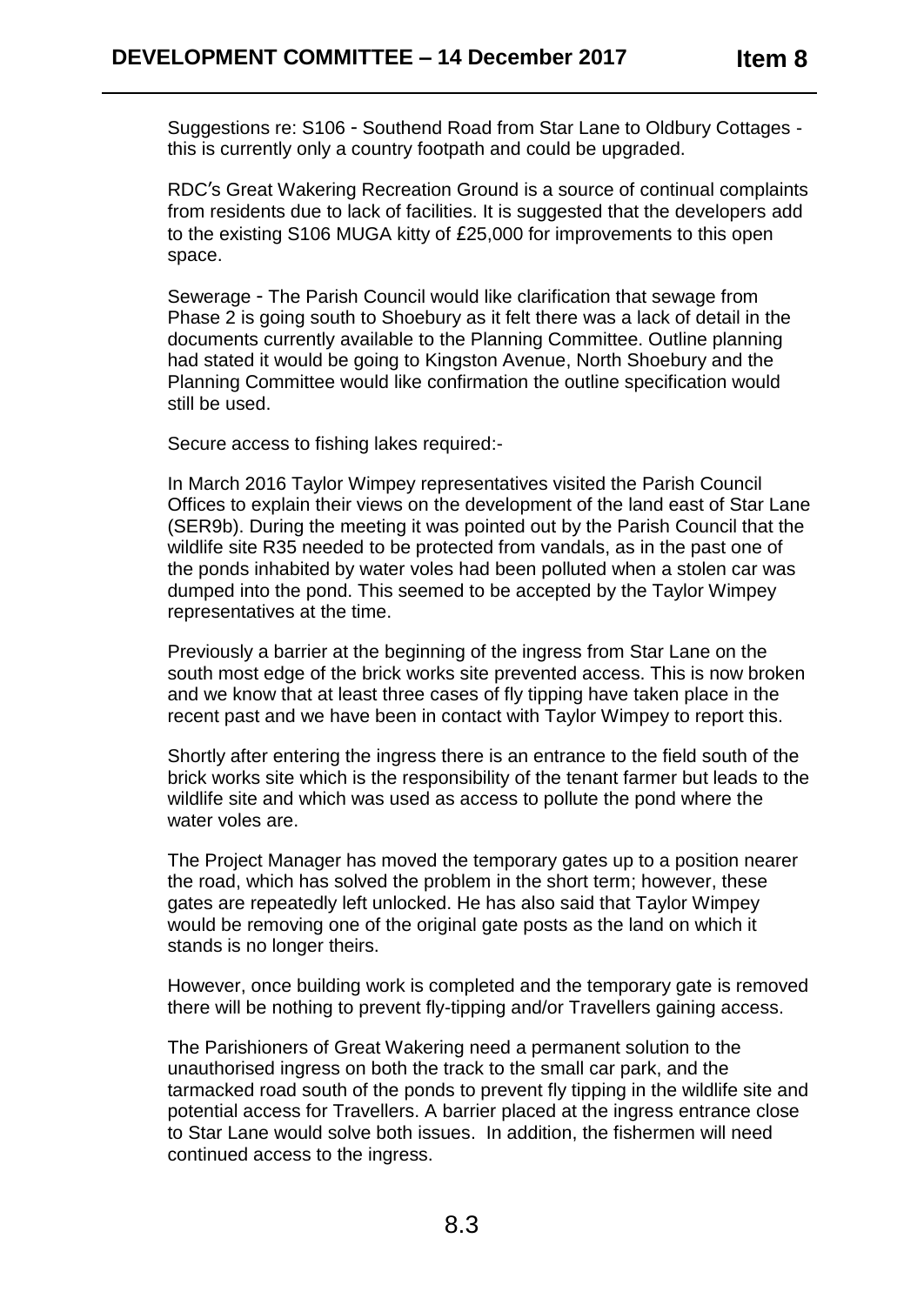Would you please confirm that this being incorporated into the detailed plans for SER9b?

The ditch to the north of site adjoining High Street dwelling gardens - Residents have expressed concerns over security in respect of the use of demountable fences to access the ditch. The Planning Committee would like confirmation that this ditch is still to be maintained.

The protection of wildlife was also a concern. Many trees from the outline plan seem to have disappeared from the edge of the ponds and additionally the green tree buffer between the site and the Star Lane Industrial Estate seems to have suffered the same fate.

# **ANGLIAN WATER SERVICES**

4.2 We have previously made comments on planning reference 16/00668/OUT relating to this site. The comments we made on this application remain unchanged. As this reserved matter application does not relate to drainage we have no further comments to make.

# **CADENT**

4.3 An assessment has been carried out with respect to Cadent Gas Ltd, National Grid Electricity Transmission plc's and National Grid Gas plc's apparatus. Searches based on your enquiry have identified that there is apparatus in the vicinity of your enquiry, which may be affected by the activities specified. Can you please inform Plant Protection, as soon as possible, the decision your authority is likely to make regarding this application. If the application is refused for any other reason than the presence of apparatus, we will not take any further action. Please let us know whether Plant Protection can provide you with technical or other information that may be of assistance to you in the determination of the application. Due to the presence of Cadent and/or National Grid apparatus in proximity to the specified area, the contractor should contact Plant Protection before any works are carried out to ensure the apparatus is not affected by any of the proposed works.

# **ECC ARCHAEOLOGICAL ADVICE**

4.4 Although the attached documents indicate that an archaeological written scheme of investigation and resulting report are attached, in fact they are not. I have received separately a copy of the written scheme of investigation which has been approved, but the programme of archaeological work as required within the condition below has not yet been carried out.

Recommendation: Full condition

'No development or preliminary ground works of any kind shall take place until the applicant has secured the implementation of a programme of archaeological work in accordance with a written scheme of investigation which has been submitted by the applicant and approved by the local planning authority'.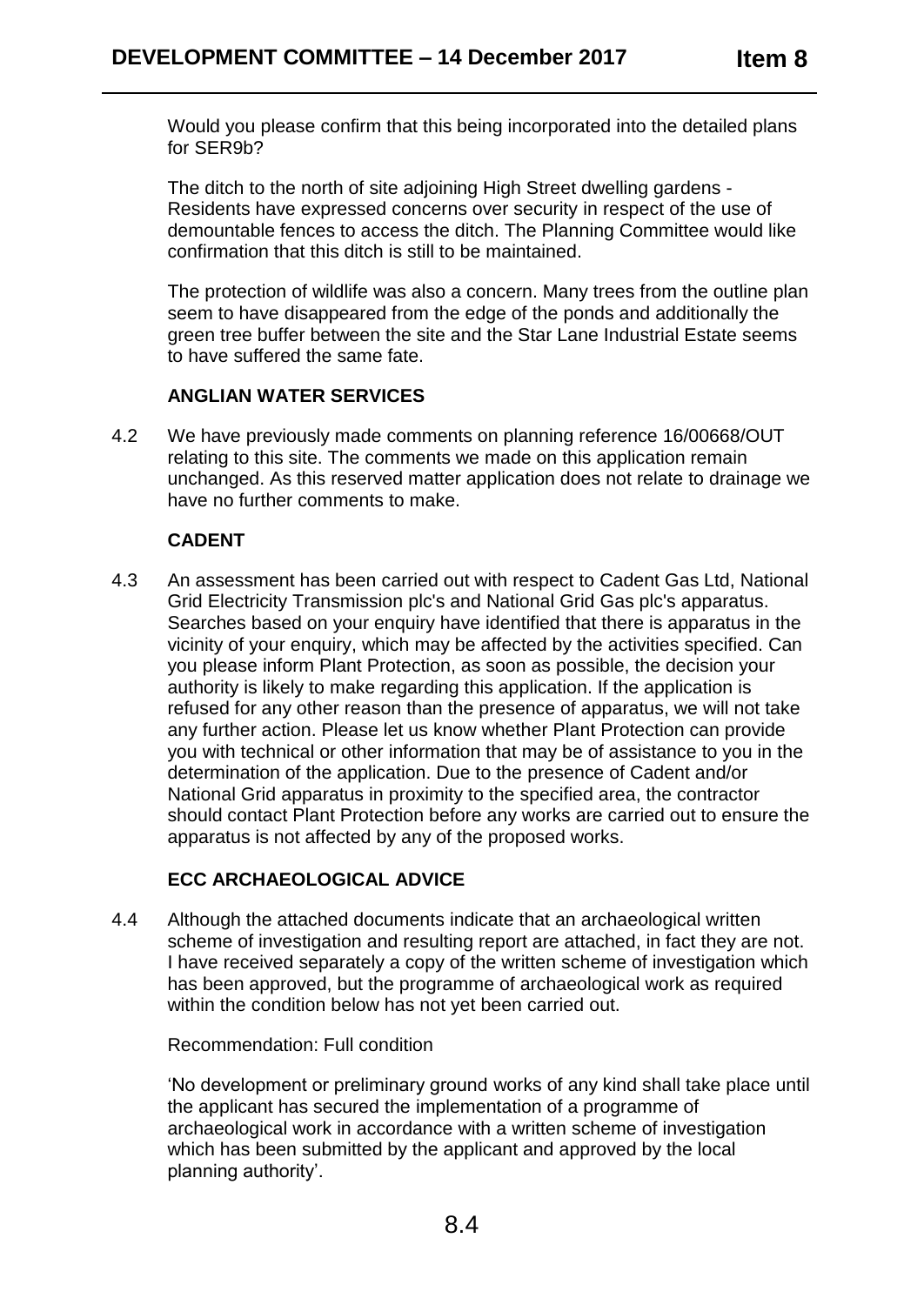I therefore recommend that the archaeological condition should not be discharged at this point.

# **ECC HIGHWAYS**

4.5 The application is still subject to all the requirements and timescales associated with planning permission of application reference 16/668/OUT and associated legal agreements. All work within or affecting the highway is to be laid out and constructed by prior arrangement with, and to the requirements and satisfaction of, the Highway Authority, details to be agreed before the commencement of works.

All housing developments in Essex which would result in the creation of a new street (more than five dwelling units communally served by a single allpurpose access) will be subject to The Advance Payments Code, Highways Act, 1980. The developer will be served with an appropriate Notice within 6 weeks of building regulations approval being granted and prior to the commencement of any development must provide guaranteed deposits which will ensure that the new street is constructed in accordance with acceptable specification sufficient to ensure future maintenance as a public highway.

From a highway and transportation perspective the impact of the proposal is acceptable to the Highway Authority for the following reasons:-

- 1. Prior to development the areas within the site identified for the purpose of loading/unloading/reception and storage of materials and manoeuvring associated with the proposal shall be provided clear of the highway and retained at all times for that sole purpose.
- 2. No unbound material shall be used in the surface treatment of the vehicular access within 6 metres of the highway boundary.
- 3. There shall be no discharge of surface water onto the highway.
- 4. No development shall take place, including any ground works or demolition, until a Construction Method Statement has been submitted to, and approved in writing by, the local planning authority. The approved Statement shall be adhered to throughout the construction period. The Statement shall provide areas within the curtilage of the site for the purpose of:
	- i. the parking of vehicles of site operatives and visitors;
	- ii. loading and unloading of plant and materials;
	- iii. storage of plant and materials used in constructing the development; and
	- iv. wheel and underbody washing facilities highway and to ensure that appropriate loading/unloading facilities are available to ensure that the highway is not obstructed during the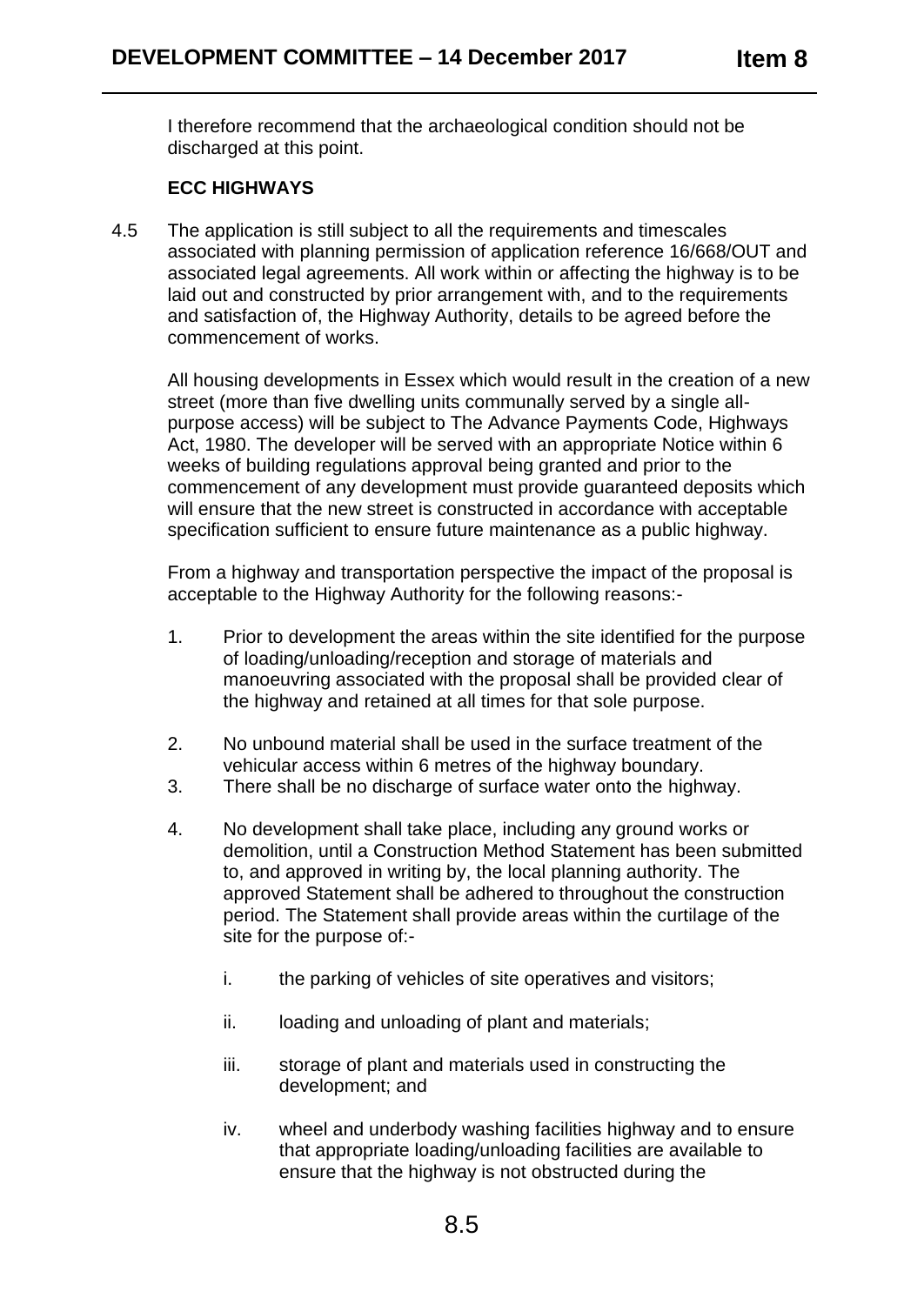construction period in the interests of highway safety and Policy DM 1 of the Highway Authority's Development Management Policies February 2011.

5. The any new boundary planting shall be planted a minimum of 1 metre back from the highway boundary and any visibility splay.

# **ECC HISTORIC BUILDINGS/CONSERVATION AREAS**

4.6 The proposed development is not considered to significantly impact upon the Great Wakering Conservation Area or the grade II listed 229 High Street due to the distance and the intermediate buildings. There is no objection to the proposals.

# **ECC LOCAL LEAD FLOOD AUTHORITY**

4.7 Raised the following issues with the developer:-

Condition 16 - I am happy with the detail of information you have provided in relation to condition 16.

Condition 18 - The strategy has changed since the proposal at outline, to route surface water around the fishing lakes. The previous agreeable rates were based on the conveyance through the fishing lakes, to restrict run off rates from the site to no more than 17l/s and restrict run off from pond 11 to 40l/s to replicate the green field 1 in 1 year rate. I am unsure what the 1 in 1 green field rate is. Could you please provide more information on the proposed run off rates, as well as the green field run off rate calculations so that I can determine if the run off rates has been sufficiently limited. Within the storage calculations for the 1 in 100 year plus 40% climate change event there are a few SW manholes that flood during a 100 year plus 40% event. Could you please provide details of how this is managed and does not cause flooding to properties within the development, as well as flooding off site. It should also be demonstrated that a 10% increase in impermeable area (for the effect of urban creep) has been considered within the storage calculations. Where a pumped system is proposed we would ideally want to see some redundancy within the system; this should be in the form of extra capacity or a secondary pump, which would allow the site to continue to discharge at an allowable rate.

Condition 21 - As this is for the foul water strategy we will not be making comments on this condition.

# **ECC URBAN DESIGN**

4.8 Following a series of pre-application urban design focused meetings with the applicant the submitted plans are in accordance with the urban design recommendations made in our letters dated 08/05/2017, 01/06/2017 and 16/08/2017. As a result, (and in terms of urban design) the reserved matters application is acceptable for approval.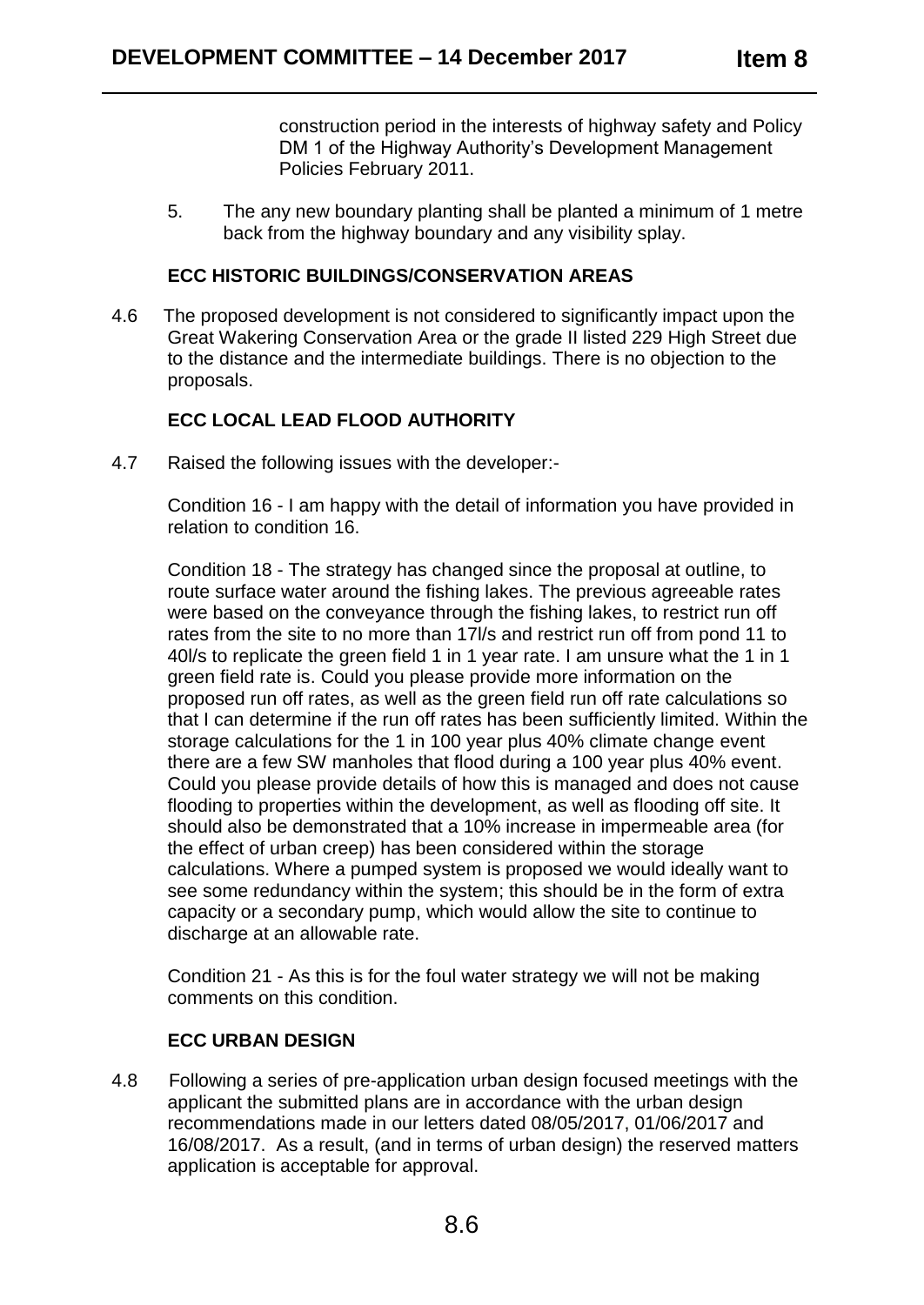# **NATURAL ENGLAND**

 4.9 Natural England has previously commented on this proposal and made comments to the authority in our letter (your reference 16/00668/OUT, our reference 192643) dated 6 October 2016.

The advice provided in our previous response applies equally to this Reserved Matters application.

The proposed amendments to the original application are unlikely to have significantly different impacts on the natural environment compared to the original proposal.

Should the proposal be amended in a way which significantly affects its impact on the natural environment then, in accordance with Section 4 of the Natural Environment and Rural Communities Act 2006, Natural England should be consulted again. Before sending us the amended consultation, please assess whether the changes proposed will materially affect any of the advice we have previously offered. If they are unlikely to do so, please do not re-consult us.

# **RDC ENVIRONMENTAL SERVICES**

4.10 Refer to Development Management Plan, Appendix 1 page 90 for waste collection requirements. There is a charge of £168 per household for bins in advance of occupancy.

# **RDC HOUSING**

4.11 The plans are fine. No further comments to make following previous discussions with housing providers.

# **SPORT ENGLAND**

4.12 The proposed development does not fall within either our statutory remit or non-statutory remit, therefore Sport England has not provided a detailed response in this case

# **NEIGHBOURS**

4.13 Representations have been received from the following fifteen addresses:-

# 327 High Street

We are opposing the building of the housing estate at the bottom of our garden. We have lived here for 13 years and in the village for over 46 years. It has been peaceful and quiet, overlooking the natural beauty/wildlife. Rochford D.C. has not put in place any extra infrastructure to cope with the demand that all these houses will produce, i.e. the doctors' surgery has passed breaking point, getting an appointment to see a doctor is "mission impossible". The two primary schools are stretched to the maximum.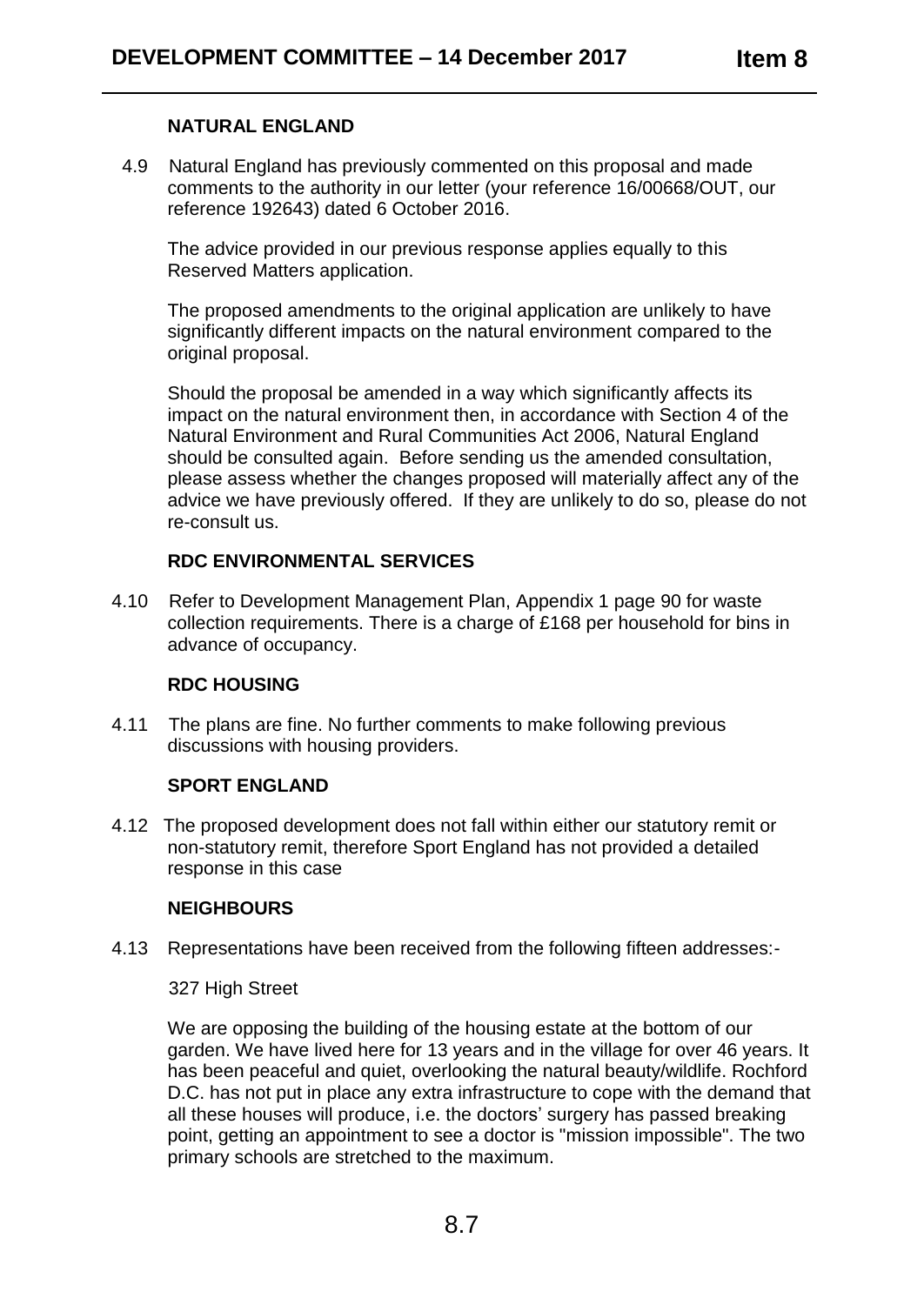We have for many years desperately needed a secondary school built. Children have to travel on a fleet of buses each day to King Edmund School in Rochford.

Phase 1 of the Taylor Wimpey build is nearing completion. So the rush is now on to build more. But I still cannot see any "beefing" up of infrastructure to counter balance this massive proposed housing estate.

On a personal level we will lose our privacy forever and the value of our property will be diminished.

What about the existing wildlife, plus the very real risk of flooding. (We have seen this time and time again over the years; the field being excessively water logged).

The building of this estate will cause stress and upset, noise and air pollution to everyone backing onto the proposed area. We will be seeking compensation from the Council if this goes ahead.

We had 1,000 petition signatures for this development not to have planning granted. Have any of these papers been looked at?

48 Lee Lotts

If this application is approved, please add conditions stating that:-

- a) during the construction phase, all vehicular access to the site, or relating to the site, is to be via stage 1 of the development - in particular, no vehicular access is to take place via the track to the south of stage 1 of the development, i.e. along Great Wakering public footpath number 8.
- b) during the construction phase, the track to the south of stage 1 of the development, i.e. Great Wakering public footpath number 8, is not to be used for parking cars, lorries or any other vehicles involved in the construction process.
- c) the pavement in Star Lane, or any part of Star Lane where parking is prohibited by road markings or signage, must not be used as a parking area for lorries awaiting access to the site. Any such lorries should be queued up within stage 1 of the development.

# 12 Exhibition Lane

My main objections to the proposed development are as follows. The loss of vital habitats for local wildlife through the loss of extensive undergrowth and vegetation which supports many local populations of birds, insects, badgers, foxes and other small mammals. There are precious few such areas in the generally open or developed areas of South East Essex and the proposed development would significantly diminish the variety and quantity of local flora and fauna. The Council is urged to closely scrutinise the environmental impact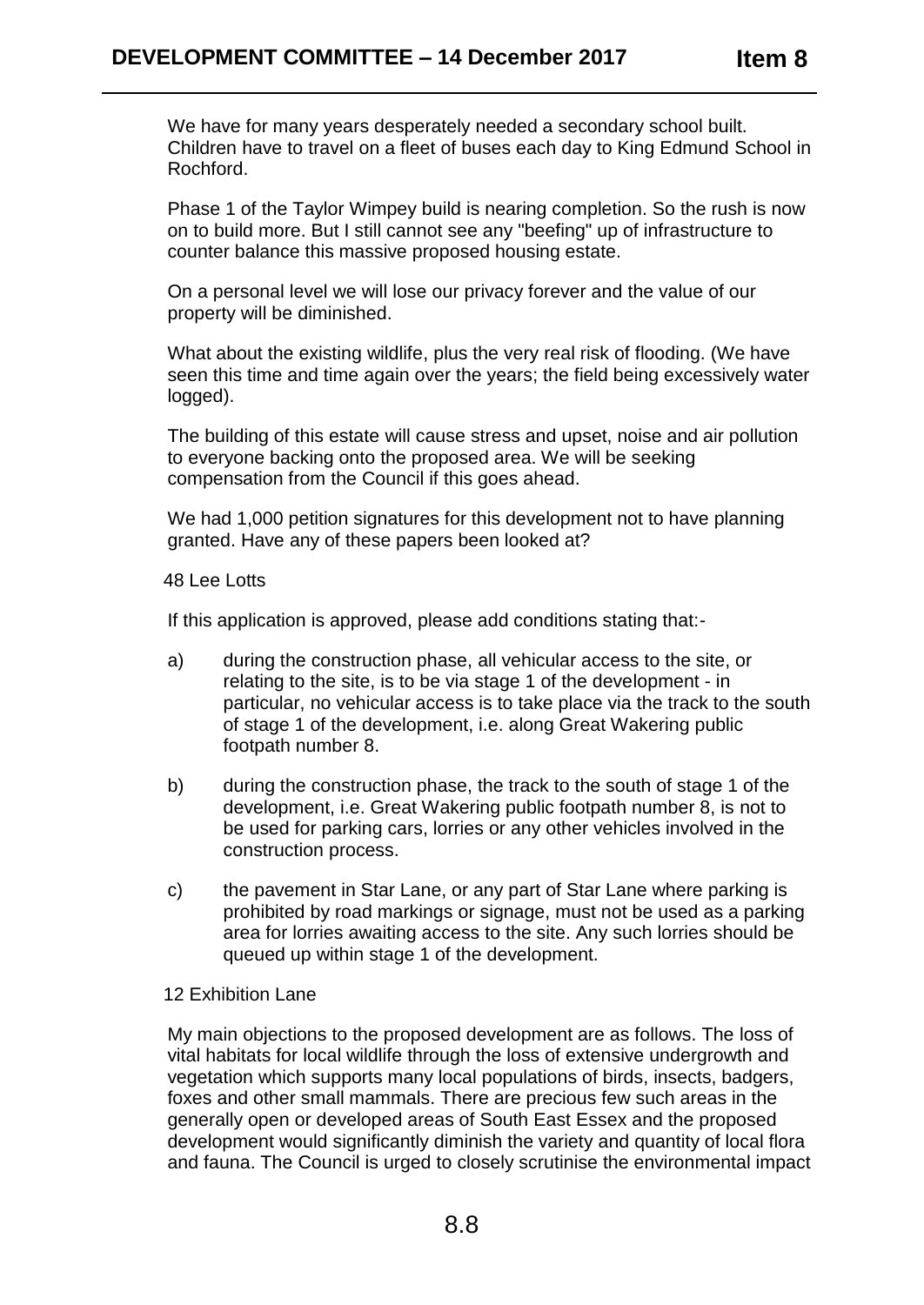report submitted with the application and take its responsibilities for protecting local wildlife seriously.

My next objection is to the inevitable over-development of the village by adding at least 180 new dwellings, many with two or three bedrooms. Great Wakering is incapable of sustaining such a large increase in its population. The school, medical centre, local supermarket and other services are not sufficient to support the increase and this would only add to Great Wakering becoming a mere suburb to Southend-on-Sea as residents are forced to rely on services out of town, with only limited public bus services available to those, like myself, who have limited mobility. There is no provision for new amenities - public or private - in the application to mitigate this impact. The Council should consider carefully the impact this will have on all residents of the village.

Should the application be approved, I would like the Council to take note of the following matters. I write about three specific aspects of the proposed development. My house and garden are at the south end of Exhibition Lane so we would have a common boundary.

My first concern is that the trees to the west of my garden, which stand on a rise in the land, be retained. Trees do not grow easily or quickly in the open land at Great Wakering and those trees should be retained as a landscape feature. They provide a habitat for wildlife, as part of an area extending south to the ponds which were formerly gravel workings. They would also reduce the scope for my cottage and garden to be overlooked by newly built houses, which would be detrimental to my amenities.

My second concern is that a fence be erected on the western edge of those trees, to protect the wildlife habitat.

My third concern is street lighting. At present there is an absence of any lighting in the area to be developed, which means that the sky is dark with little sky glow and there is a semi-rural feel. Of course there must be appropriate street lighting but I would ask that the lighting design minimises light spill and avoids light trespass. Of course your lighting design will comply with British Standards, and the use of LED street lighting, which Southend-on-Sea Borough Council has pioneered, will help. I would ask that careful regard is also had to the Institute of Lighting Engineers Guidance Notes for the Reduction of Obtrusive Light.

#### 21a Seaview Drive

The area under consideration currently has two lakes which, together with the surrounding land, provide a safe habitat for a considerable amount of flora and fauna which will, without doubt, be lost to the countryside forever if this large number of dwellings is permitted to be constructed.

Additionally, the current village infrastructure is already straining to cope with the present numbers living within the village. There are already considerable difficulties in obtaining appointments within the Doctors' Surgery at Wakering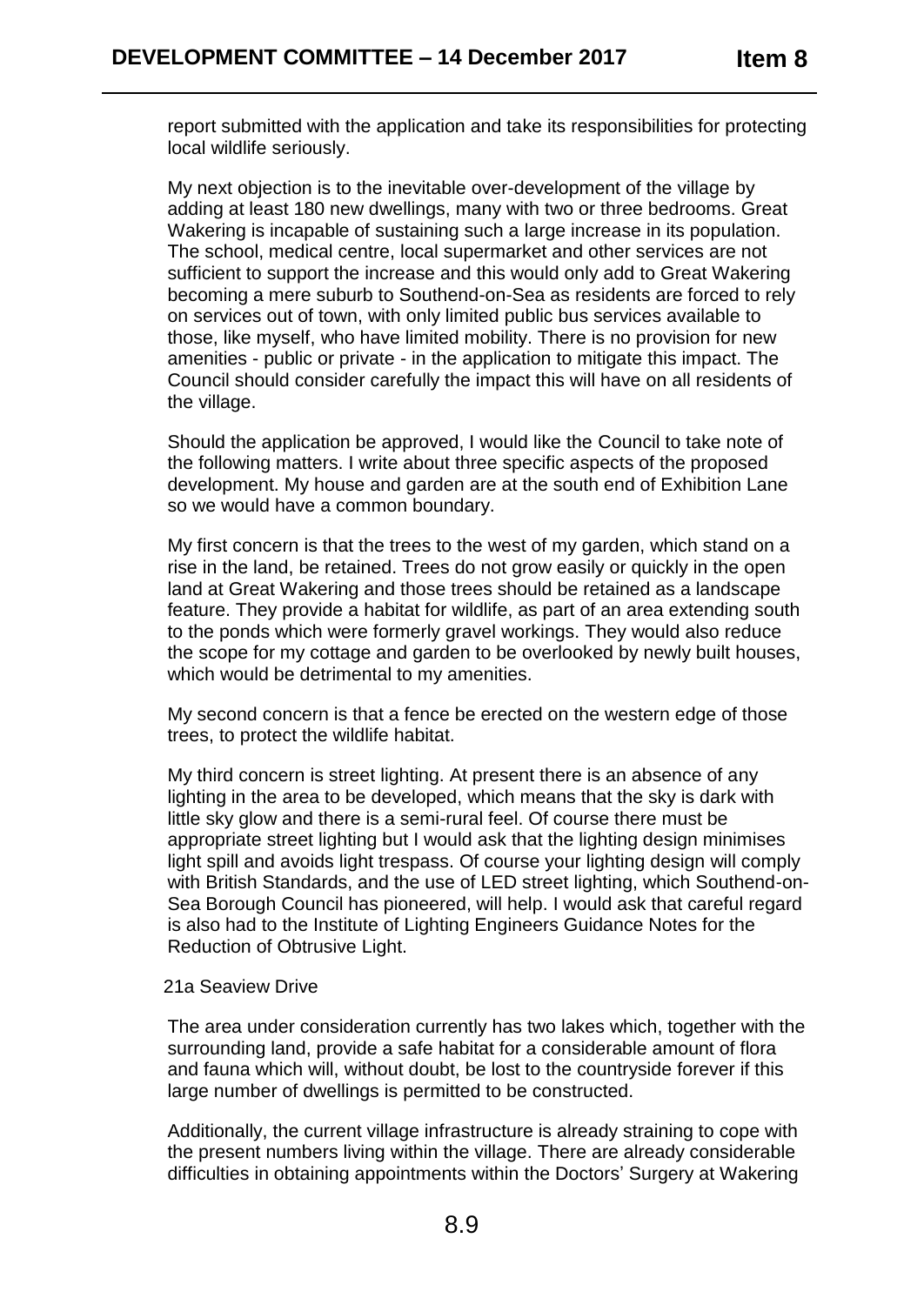Health Centre. We have lost two Doctors with another two having gone partially retired and part-time.

The local primary school, Great Wakering Primary, already struggles to provide places for existing children within the village. It is highly doubtful whether the school will be able to cope with a large influx of additional children which may force parents to enrol children without the catchment area to schools that are already themselves struggling to provide places.

The roads within the village are already clogged with residential traffic and parking is extremely difficult. The rural access roads to and from the village are narrow, present dangers with speeding traffic and in the case of Poynters Lane and Star Lane in particular are poorly lit and dangerous at night as the recent fatality in Poynters Lane confirms.

### 315 High Street

Firstly I would like to know how any ordinary person is supposed to understand the plans. I know what plot is behind me, on what page is the description of each property you hope to build? I feel the destruction of wildlife areas needs to be addressed considering the animals that live there. How are the roads going to cope with all the extra traffic, especially with the poor public transport system we have at the moment. Are the residents going to be offered compensation for the noise and disruption to our peaceful life which has started already? I invite you to my house so you can see for yourself what will be destroyed if these plans are allowed to go ahead.

#### 307 High Street

# Local School and Medical Facilities already oversubscribed

Houses would not be cheap enough for young persons in Great Wakering and Little Wakering to purchase or rent. Damage to wildlife in the area, including the fishing lakes, as water may drain from fields previously subjected to chemicals and fertilisers and possibly phosphates. The area concerned was subject to clay extraction by the owners of the brick works and floods easily. This could cause drainage problems and possible structural issues for property built on potentially water logged land. There appear to already have been drain issues in respect of the existing Taylor Wimpey development on the old Star Lane brick works site.

#### 107 Conway Avenue

Over-development of the village is not only threatening the village community and way of life but is becoming a hazard. The village high street is too narrow for the amount of housing and there are more and more accidents occurring. Parking and streets are also incredibly dangerous around the school during the morning and afternoon rush. Having witnessed it I do not know how someone has not been badly injured or killed yet. But building more houses at the end of the village will lead to more and more people driving up to the school. Although the primary school has some capacity with the amount of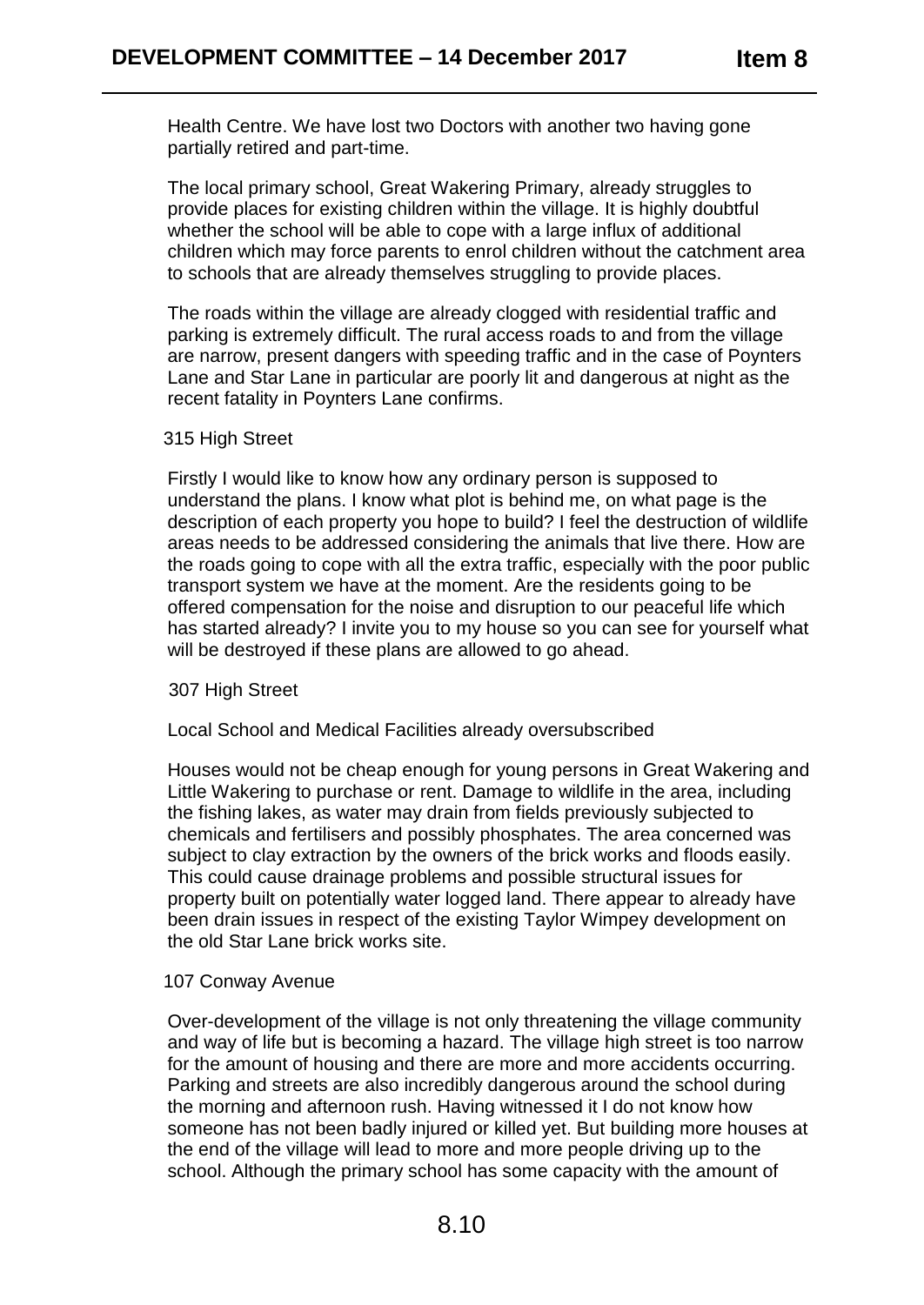houses being built that very limited capacity will be taken up, as will the places at the senior school, which is also already very stretched with the vast amount of building in Rochford.

Health services are being stretched so much that sick people cannot be seen at the local health centre. It is a very dangerous situation, especially with the high amount of old people in the village.

We are losing doctors and gaining patients. I know this is an NHS problem but it should be a consideration when building more housing as it will cost lives. I believe we have over 12,000 patients with 4 doctors.

Another objection is that more and more commuters are moving into the village - this last week they have put parking restrictions around Shoebury train station because the situation has become so bad for the residents around the stations, building more houses is only going to exacerbate the situation because the current bus service only services Thorpe Bay station and takes over 45 minutes so for those with child care it makes it an impossible situation. If more houses are to be built we need more infrastructure.

### 22 Milton Hall Close

The village clearly already cannot cope with the new houses already being built. The school and doctors' surgery are already struggling to cater for the extra population. Parking in the village around the shops is nigh on impossible already. I daresay that no infrastructure such as roads, schools and doctors will be provided. Wakering is not a town. It is a small village with small village amenities.

# 254 High Street

I am writing to oppose the planning permission for the 180 houses to be built between Star Lane and Alexander Road. Since moving to the village three years ago, I have seen the houses in Star Lane built, and now ground has broken on the ones in little Wakering. I have no issue with additional houses, as it is the same everywhere, but there is not the infrastructure in the village to support it. Since the houses in Star Lane, there has been nothing additional provided to the village, i.e. investment in recreational areas. The Doctors' surgery appears to be unable to cope as it is. As there are limited amenities within the village, there is little option than to travel into other areas, which increases traffic. This is of great concern to me, and without investment into Wakering village going hand in hand with these additional houses, I am opposed to the building of any more houses.

#### 255 High Street

We feel that 180 dwellings is far too many and cannot see how this will work. More cars. No schools. The doctors' surgery will have too many patients to cope with. How does this work? Also are the builders removing trees and bushes from behind our gardens? Are more trees being put between us and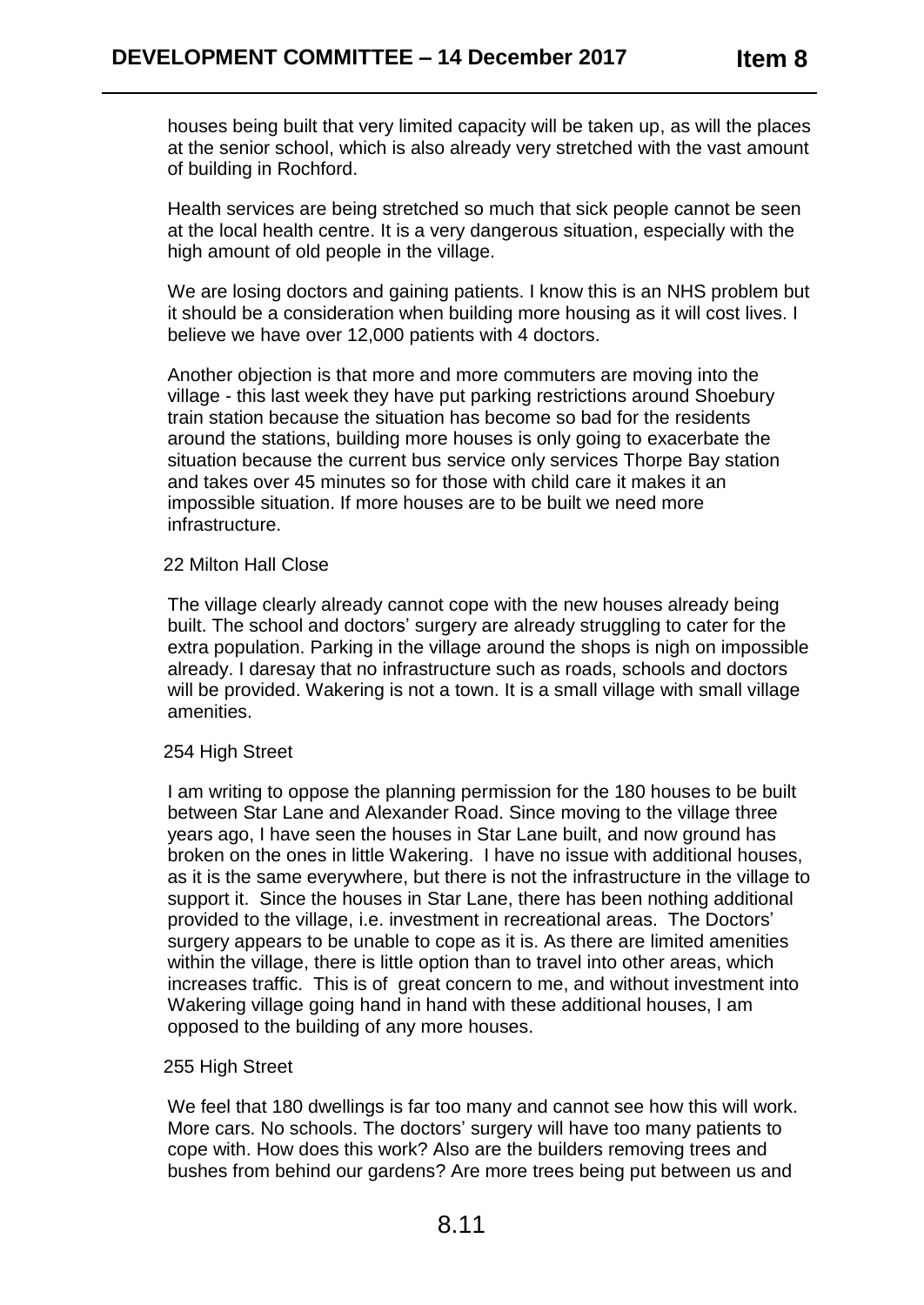the new houses? We hope so because we are losing the field and the peace and quiet. The thought of homes so near is not good. Houses put further back and less of them would be great. None, even better. The builders always seem to build more than planned; let's hope that is not the case here.

## 257 High Street

Whereas I do not object to additional housing being built, I am concerned that the location of this new development is unsuitable. The proposed area is mostly a nature reserve, which has established itself over many years. Why should it be destroyed?

When I purchased my property in August 2015 there was no mention of plans to build on the land to the rear of my property; now we could lose the view across open land.

What is being done in order for the existing infrastructure to cope with an increase in the population size? The local school cannot increase pupil numbers. The surgery cannot expand and it is already very difficult to get an appointment.

Traffic nuisance is already a problem so we can expect more traffic, more noise, more damage to the roads with this new development. Great Wakering is a village, but is becoming a town. I was brought up here and the village aspect is fast disappearing. This Star Lane development and the other development between Barrow Hall Road and Southend Road is too much for this village. I urge the Council to refuse this application for the reasons I have stated above.

The addressee has also submitted a copy of a letter from Great Wakering Parish Council dated 1 November 2016

311 High Street

Land being used as a rubbish tip and also for building materials for the existing site. It is noisy and ugly to look at from my conservatory and I resent the fact that our daily lives are being disrupted each day; it can only get worse.

#### 64 Alexandra Road

Share concerns about the lack of proposals to deal with social infrastructure of the village including education, health or recreation. Surely a major development of this type should bring with it a corresponding obligation to improve these facilities for the village as a whole.

More clarity is needed from the developers and the planning authorities regarding the need to improve the increased traffic flow in the area, in particular the entry/exit from the new estate (including the brick works estate) onto Star Lane. This must also include improvements to the main Star Lane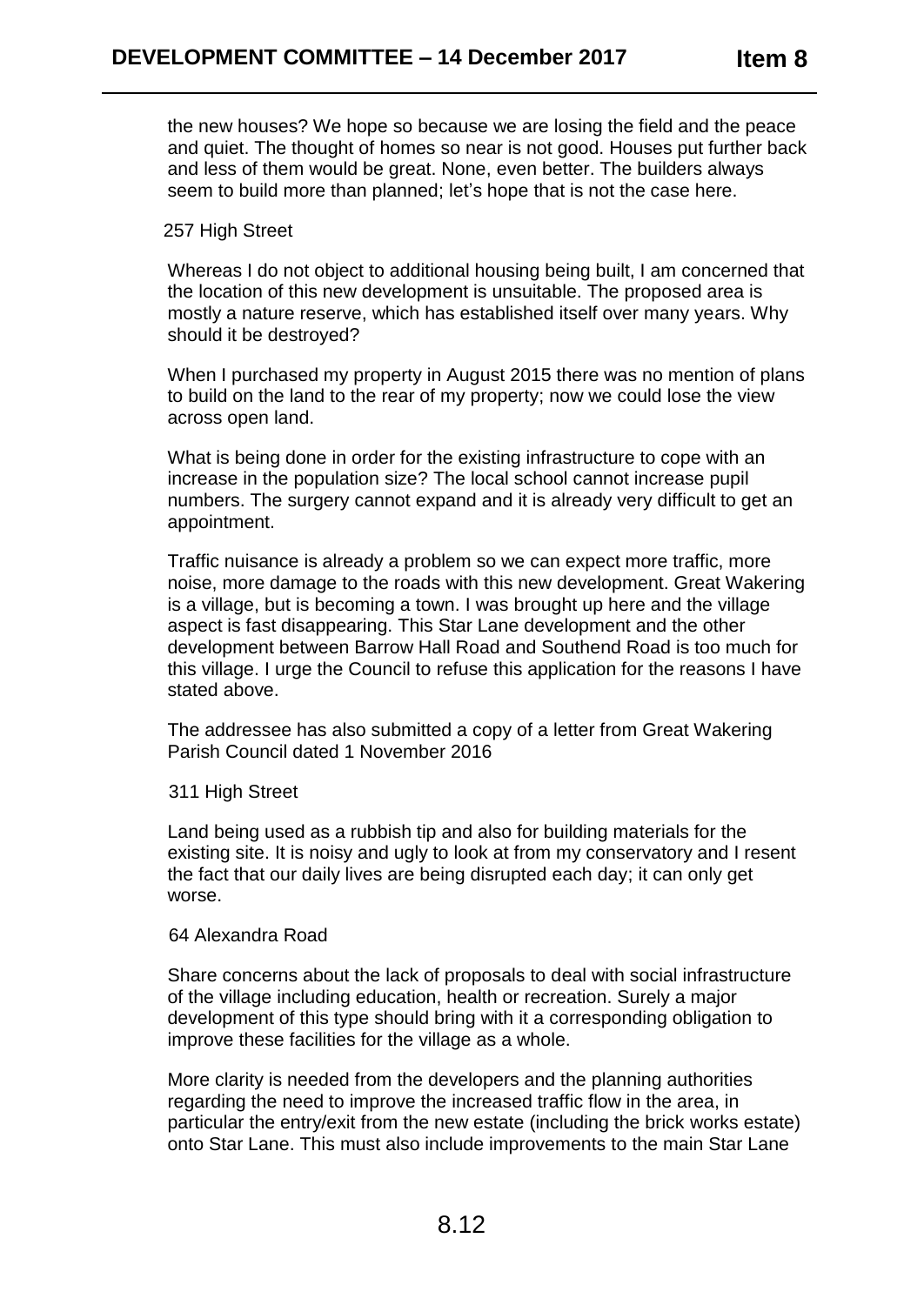access points, i.e. to the north (Great Wakering High Street) and the south (Poynters Lane).

Improvements are needed to the pavement on the west side of Star Lane, to reflect its greater use by residents of the new estates. Also there is a need to install proper pedestrian crossing facilities at the junction of Star Lane and Poynters Lane where presently pedestrians are forced to cross the road blind to traffic coming down Star Lane.

Previous developers proposed putting a mini-roundabout at that junction. It is hoped that this sensible solution can be taken forward with current developers, including the introduction of a proper pedestrian crossing, pavement and refuge facilities there.

More work is needed to provide greater mitigation of the negative impacts of the new development on neighbouring properties, both during the development period and in the longer term once the new estate has been established.

The development passes very close to the boundary of the Star Lane Pitts Local Wildlife Site (LWS). A proper green boundary needs to be put in place to protect the LWS as far as possible. Also a robust mitigation plan should be put in place, to minimise the potential environmental disruption and damage caused by construction traffic, particularly the heavy lorries and plant involved.

There seems to be little clarity as to how this development is to be integrated with the Little Wakering Lane development; this in terms of minimising and mitigating the negative impact on residents during the development of these two major estates.

As well as addressing issues such as noise nuisance and dust, such a management plan should deal with a significant number of large lorries and the heavy plant using the area for an extended period, a potential cause of serious disruption to local traffic and transport throughout the working day.

It is unclear whether other disruption will take place, including further disturbance (drilling etc.) on the highway in Star Lane, as at the time of this new development, work on the brick works estate has yet to be completed.

It is hoped that the Planning and Highways Authorities, together with the developers, can work together to ensure that the inevitable disruption that such major developments will cause the village, can be properly managed, planned and delivered to reduce such negative impacts to the bare minimum.

# 60c Alexandra Road

Wildlife site - In the outline planning documents the border with the northern edge of wildlife site (R35) was shown to be tree lined and so marked the edge of the wildlife site. On the present application these have disappeared and it appears that the wildlife site is not segregated from the development. Has this change been approved by Essex Wildlife Trust or a similar body?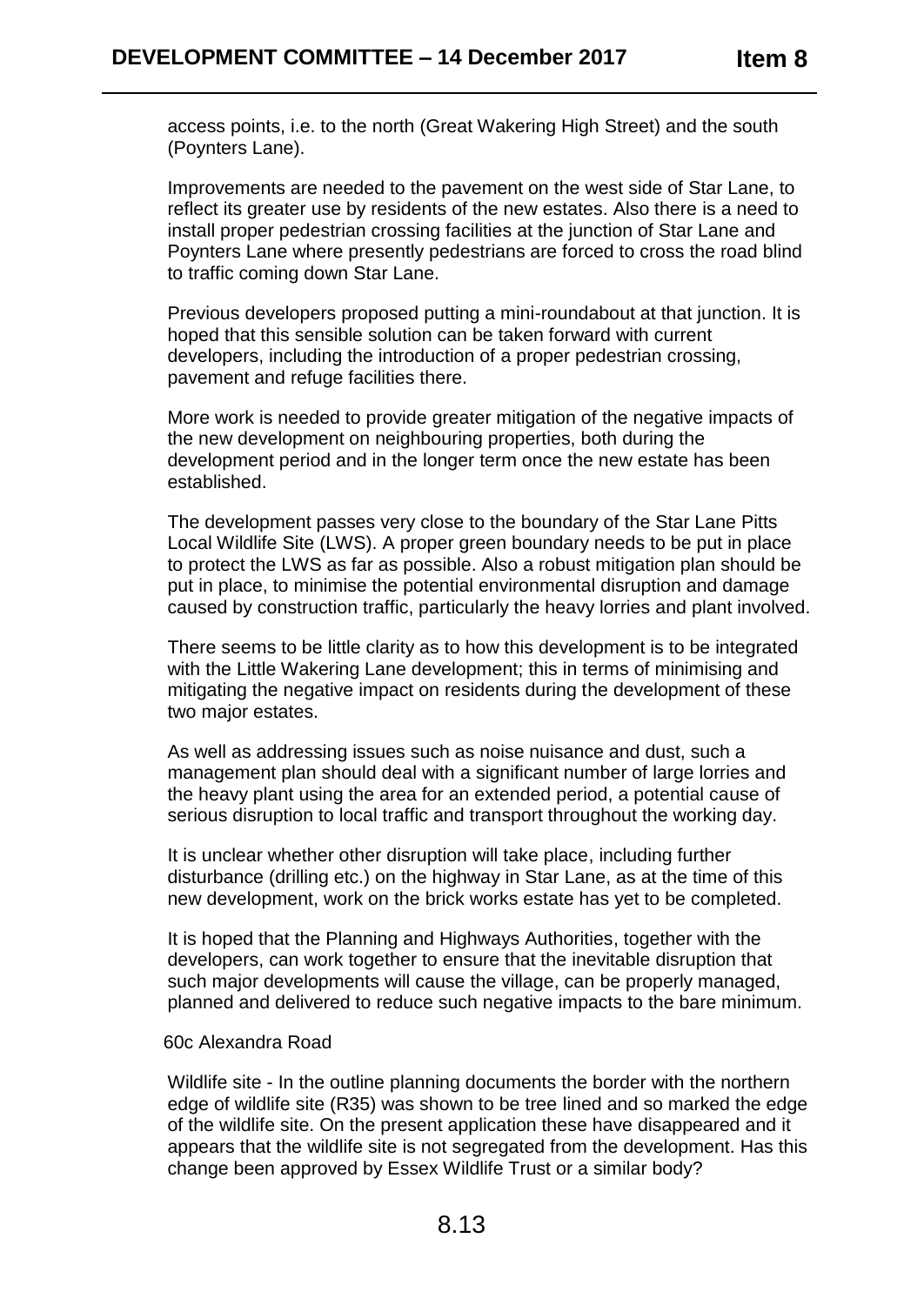Trees forming a sound barrier with the existing Industrial Estate - In the outline planning application on the eastern edge of the industrial estate there were trees shown bordering the new estate. In the new application the southern most trees are no longer shown. This would appear to have removed a noise barrier between the industrial estate and the new dwellings.

Pedestrian/disability access - It is noted that some footways are interrupted by front gardens coming to the road edge. Does this give a safety issue with pedestrians needing to cross the road to access the pavement on the other side of the road and Motability scooter users?

Secure access to fishing lakes – How, after construction is complete, will the access to the wildlife site and the fishing lakes be controlled to prevent flytipping and unauthorised encampments?

Sewerage - For Phase 1 (brick works site) the sewerage was connected to the existing Wakering sewers to the north. For Phase 2 in the outline planning application it was recognised that the existing sewers in Wakering could not cope with the additional 180 dwellings. The solution in the outline planning application was to send the foul water south to Kingston Avenue in North Shoebury. Is this still the case?

Section 106 There is a country path from the mini roundabout in Star Lane to Oldbury Cottages on Southend Road. This is not suitable for pushchairs and indeed is very difficult to walk unless the grass is cut short as you can't see where you are putting your feet and you could stumble and fall into the path of a vehicle. This path need upgrading to a footway as the amount of traffic on Southend Road will increase dramatically with all the new dwellings at that end of the village.

# Unknown

Reject and refute plans; there is no consideration for schools, transport or local life.

# **5 MATERIAL PLANNING CONSIDERATIONS**

# **Principle of Development**

- 5.1 The site is a settlement extension to the residential land allocations for the period post 2021 in the Council's allocations document adopted in February 2014. The application site is identified within the Allocations Plan as Site SER9b. The site has outline planning permission for up to 180 dwellings granted under reference 16/00668/OUT on 28 July 2017.
- 5.2 The outline consent was subject to a Section 106 agreement dated 19 July 2017 that requires the developer to provide the following:
	- o The provision of 63 affordable housing units;
	- o An early years education contribution of £225,666;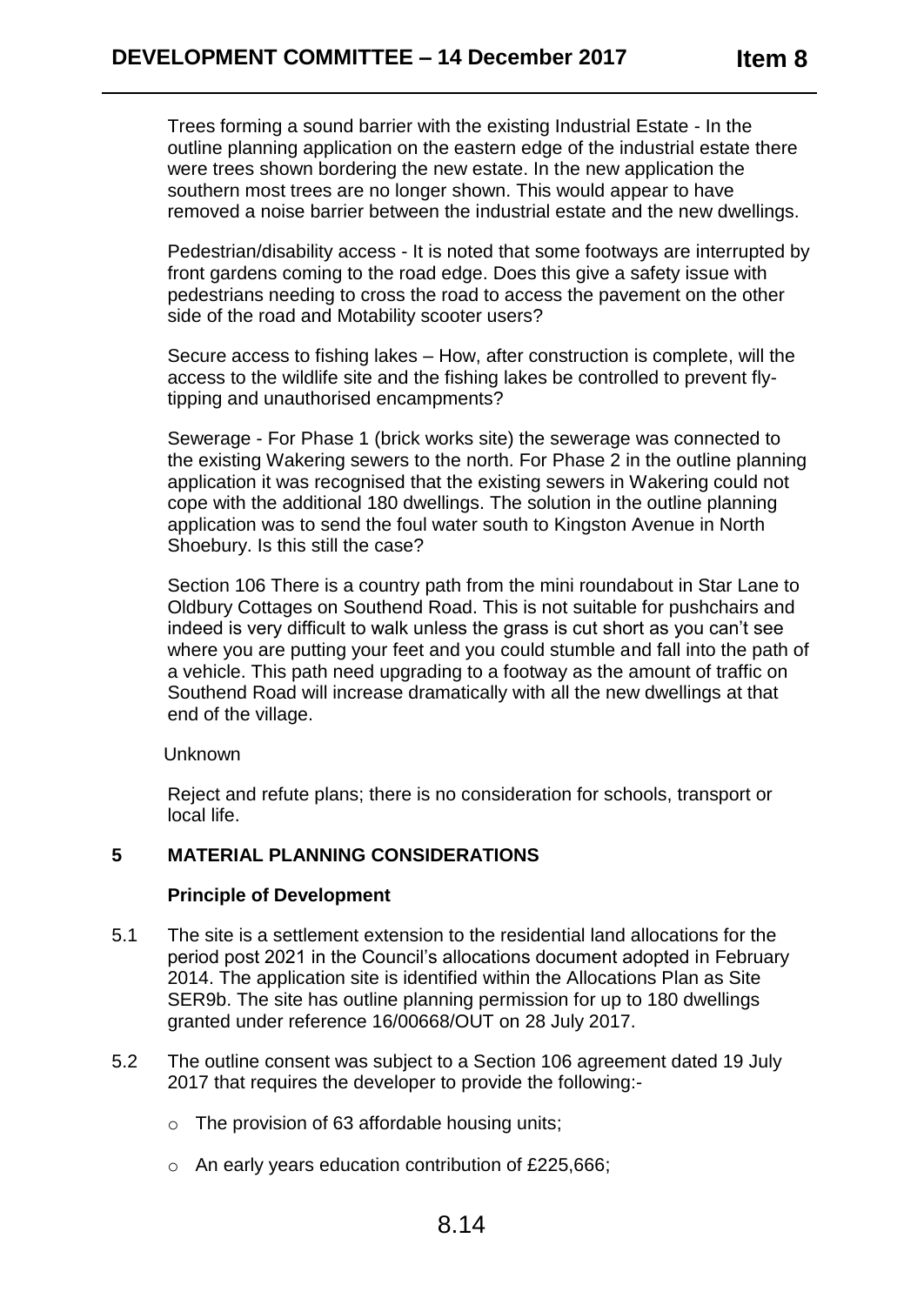- o A primary education contribution of £659,772;
- o A secondary education contribution of £668,196;
- o A secondary school transport contribution of £147,060;
- o A scheme of highway works, including infrastructure improvements to the existing bus stops on High Street, improvements to the junction of Alexandra Avenue with High Street, improvements to the junction at Royal Artillery Way and Southchurch Boulevard and improvements to the junction at Bournes Green Chase and Maplin Way North; and
- o Health care contribution of £70,978.
- 5.3 The development of the site for residential purposes is the preferred use of the site in planning terms and the quantum of development proposed is established by the grant of outline planning permission. This reserved matters application includes the final residential layout, the appearance and materials of the individual dwellings and details of the landscaping.

# **Design and Layout Considerations**

5.4 Condition 6 of the outline planning consent required the submission of a design code to address all pertinent matters associated with the development. A design code has been submitted to provide a framework for this reserved matters application to ensure that the development has a quality and character appropriate to the site. The code takes into account influences from the visual characteristics of Great Wakering, together with the principles of the Essex Design Guide and the relevant adopted planning documents. Preapplication discussions have taken place with the County Urban Design team who are supportive of the design and layout proposed within this reserved matters application.

# **Character Areas**

- 5.5 The design approach taken has positioned the built development into a number of character areas to avoid a monotonous development of similar housing and to ensure that local vernacular characteristics would feature throughout the development.
- 5.6 There would be three character areas, namely The Street, The Lanes and Village Green.
- 5.7 The Street Characteristics include:
	- o Traditional detailing;
	- o Single mullion casement windows;
	- o Arched brick head details; and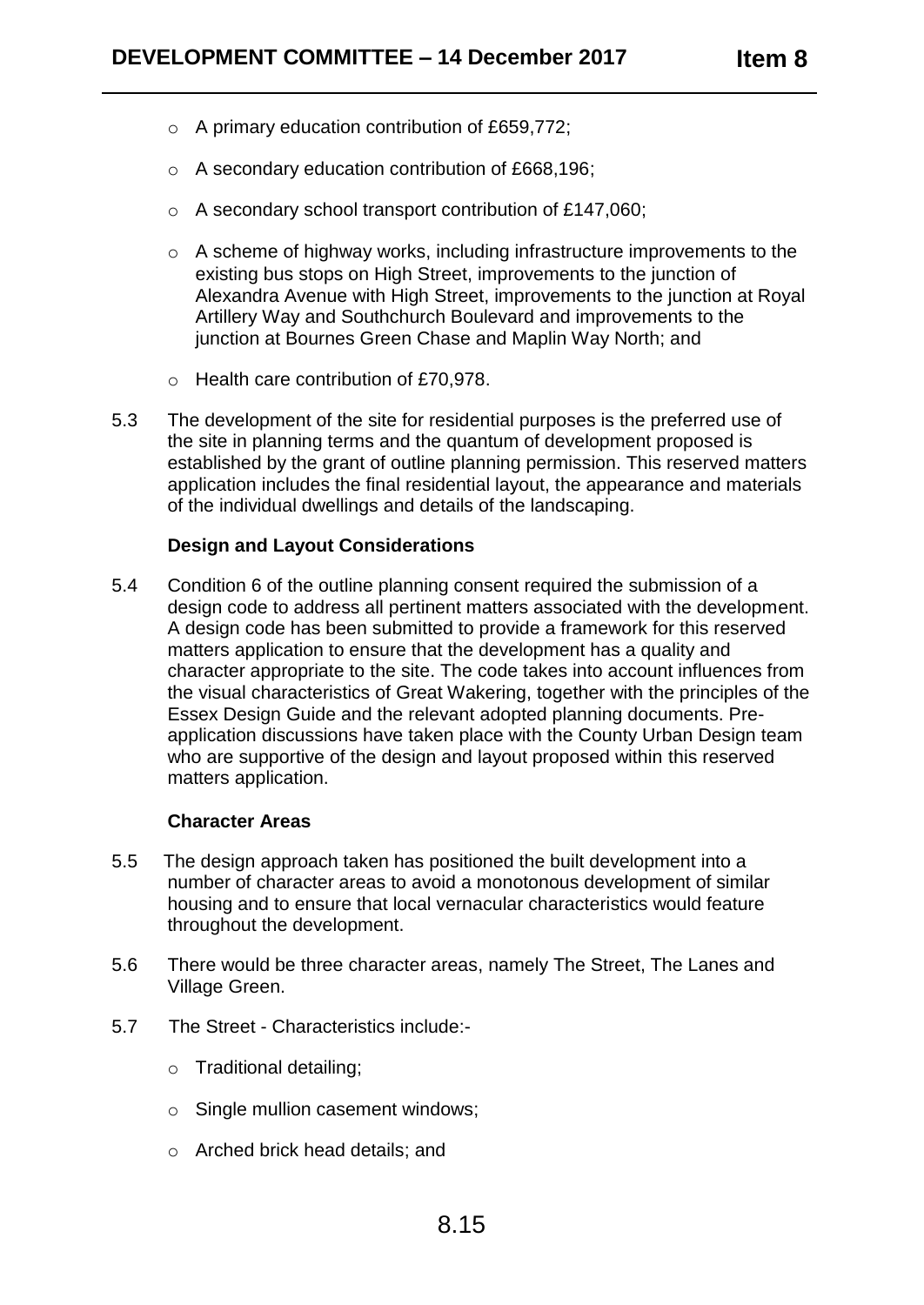- o A mix of A-frame and lean to porch canopies.
- 5.8 The Lanes Characteristics include:
	- o Simple modern detailing;
	- o Simple casement window design;
	- o Brick detailing over window;
	- o Flat porch canopies; and
	- o Single projecting brick course detail.
	- 5.9 Village Green Characteristics include:
		- o Traditional detailing;
		- o Transom and mullion casement window design;
		- o Arched brick head details;
		- o A mix of A-frame and lean to porch canopies;
		- o Cottage style doors; and
		- o Brick plinths.
- 5.10 The three character area types would be distributed across the site such that there would be three areas containing the Lanes character with an area at both the eastern and western part of the site and one area within the centre. There would be two areas associated with The Village Green character area type. The Street character area would wrap around the northern, eastern and western parts of the main area of the site. The density of the development would be approximately 27 dwellings per hectare.

# **House Type Details**

- 5.11 The 180 dwellings would be divided into 17 housing types varying in size between 1 and 5 bedrooms. In turn these housing types would vary in their palette of materials based on their character area. The development would incorporate built form with three thresholds at 1, 2 and 2.5 storeys.
- 5.12 The one storey development would be garages and one bungalow. The majority of the development would be two storey in nature to respond to the character of surrounding development in Great Wakering. Development 2.5 storeys in height would occur in certain key areas of the site such as the street end vistas to create a degree of variety.
- 5.13 Dwellings would be principally orientated towards the street to provide a positive frontage to the public realm and enable passive surveillance of the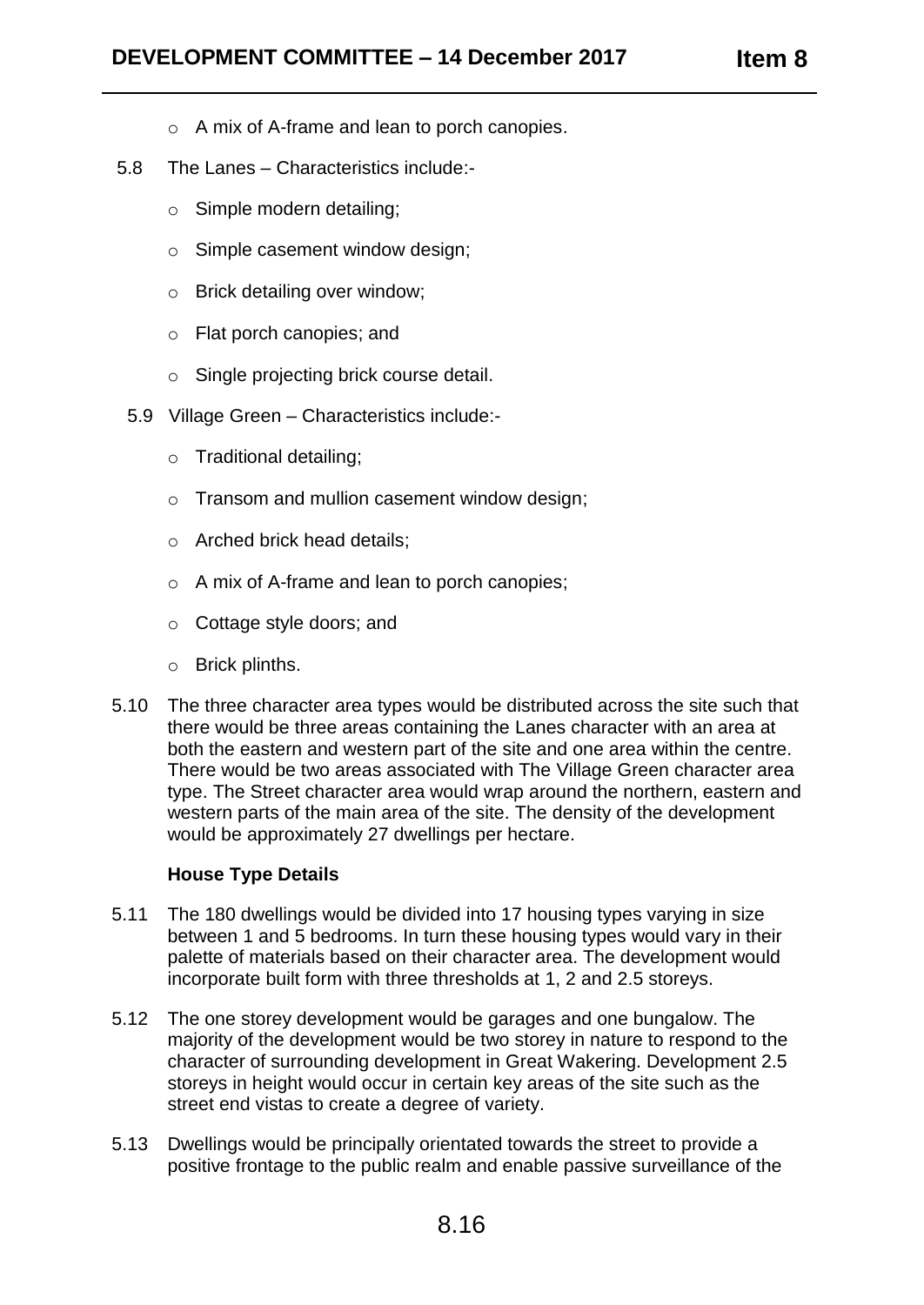streets and open spaces. Private drives and parking courts would only serve a small number of properties. Where development backs onto existing housing a back to back separation of approximately 50m is provided which is in excess of the 25m recommendation of the Essex Design Guide. This would ensure that existing residential amenity afforded by neighbouring residents would be protected.

A description of the house types follows:-

- 5.14 Alresford Two storey flatted block containing 6 one-bedroom flats. L shaped building with width of 19.3m and depth of 8m increasing to16.2m. Ridge height of 9m with hipped ends.
- 5.15 PT21 Two storey detached featuring three garages at ground floor level with 1 two-bed flat above. Approximately 10.8m in width with depth of 6m and ridge height of 7m.
- 5.16 Bungalow Single storey detached with two bedrooms. Hipped roof with hipped roof front projection. Approximately 7.6m in width with depth of 11.8m and ridge height of 5.2m.
- 5.17 NA22 Two storey semi-detached with two bedrooms. Approximately 5.4m in width with a depth of 9.2m and a ridge height of 7.9m.
- 5.18 NA21 Two storey semi-detached with two bedrooms. Approximately 5.4m in width with a depth of 9.2m and a ridge height of 7.9m.
- 5,19 NA30 Two storey gable fronted detached with three bedrooms. Approximately 5.7m in width with a depth of 9.5m and a ridge height 8.2m.
- 5.20 NT30 Two storey detached with three bedrooms. Approximately 9.3m in width with a depth of 6.2m and a ridge height of 8m.
- 5.21 NA34 Two storey semi-detached with three bedrooms. Approximately 5.8m in width with a depth of 9.5m and a ridge height of 8.1m.
- 5.22 NT31 Two storey detached with three bedrooms. Approximate width of 9.4m with depth of 6m and ridge height of 8m.
- 5.23 Wood Two storey detached with three bedrooms. Gabled rear projection. Approximately 9.7m in width with depth of 8.7m at greatest extent and maximum ridge height of 8.8m.
- 5.24 NA49 Two storey semi-detached with four bedrooms. Approximately 6.3m in width with a depth of 10m and a ridge height of 8.2m.
- 5.25 NT41 Two and half storey detached with five bedrooms. Approximately 8.7m in width with a depth of 8m and a ridge height of 9.6m.
- 5.26 Marshall Two storey detached with four bedrooms. Hipped roof with front and side gabled projections. Approximately 9.6m in width and 9m in depth at greatest extent. Main roof with height of 8.8m.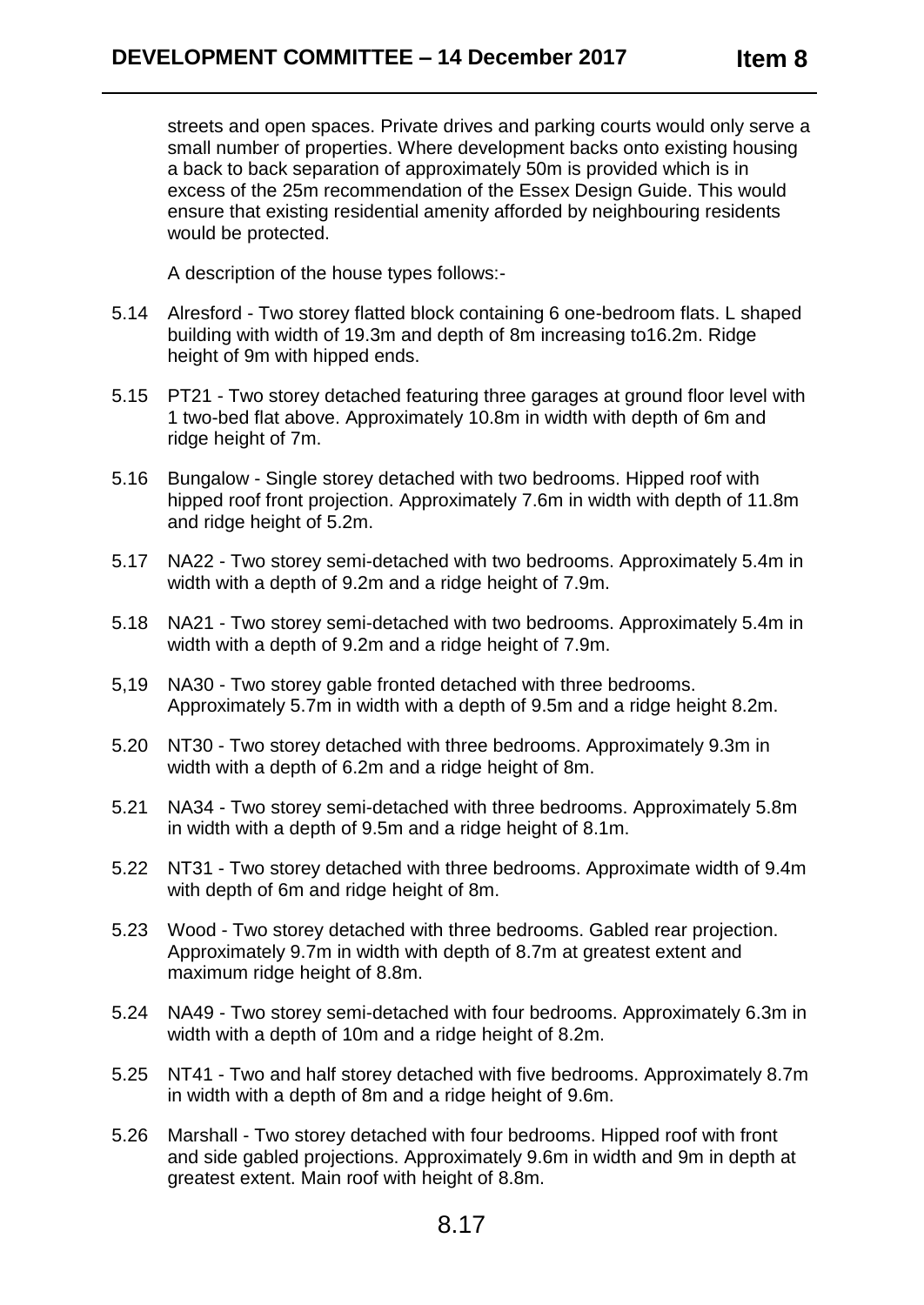- 5.27 NT42 Two storey detached with four bedrooms. L shaped with rear two projections. Approximately 10.8m in width at front with a depth of 5.4m rising increasing to 12.3m and a maximum ridge height of 7.6m.
- 5.28 PA49 Two storey detached with four bedrooms. Approximately 8.8m in width with a depth of 9.5m and a ridge height of 8.1m.
- 5.29 NB50 Two and a half storey with five bedrooms. Front dormers. Approximately 8.6m in width with depth of 8m and ridge height of 9.6m.

# **Side Spaces**

- 5.30 The new development in this scheme would provide for individual character areas and the resulting relationship between buildings would not have to account for the need to fit within existing streets, which is primarily the role of the one metre side space to ensure infill development within existing streets does not lead to uncharacteristic coalescence harming existing character.
- 5.31 The proposed houses would, in the main, have a one metre side space to the boundary or would be sited in a corner plot location where there would be no adjacent dwelling to that part of the plot. There are, however, four exceptions to this where the NA30 house design has its parking spaces to one side and is built up to the boundary on the other where the adjacent dwelling has its parking spaces. These four exceptions are on plots 40, 52, 64 and 111. Given the existence of these parking areas coalescence would be avoided and there would not be harm to the character of the residential area.

# **Plot Widths**

5.32 The Council's supplementary planning guidance requires that new dwellings should be sited to minimum plot widths of 9.25m for detached properties or 15.25m for semi-detached pairs of properties or be of such frontage and form compatible with the existing form and character of the area within which they are to be sited. This guidance is, however, for new development on infill plots within existing residential areas and not for new estate developments such as that proposed. Nevertheless it provides a guideline to assess new developments. As with side spaces referred to above the dwelling types would generally adhere to or exceed the plot width sizes referred to earlier. The exceptions being to plots 40, 52, 64, 103 and 111 where the plot widths are between 8 and 9m. That proposed to plot 103 is a sideways dwelling with limited plot depth fronting onto the street of 9m but arguably with a frontage of 23.5m to the return frontage onto which it faces and as such the widest in the layout. These dwellings would, however, be compatible with the wider character of that part of the development to which they would be sited as well as the overall layout proposed for the completed development.

# **National Space Standards**

5.33 The Department for Communities and Local Government Technical Housing Standards – Nationally Described Space Standards (March 2015) supersedes the Policy DM4 – habitable floor space for new developments contained within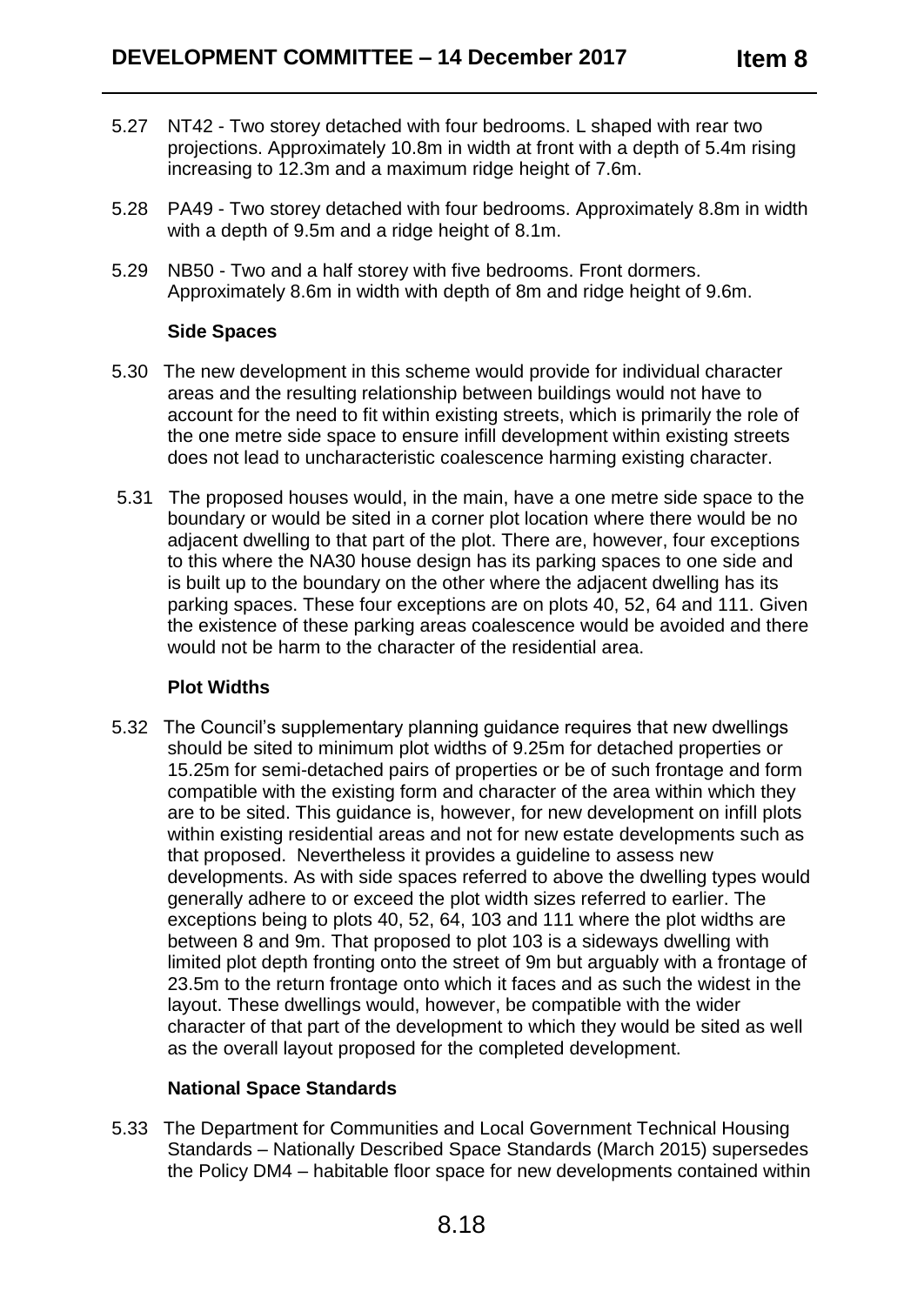the Council's Development Management Plan (2014). The dwelling types are consequently required to meet gross floor space and minimum storage requirements for the reasonable needs of future occupiers.

5.34 The following is a table of the individual dwelling types, their gross internal floor spaces and storage requirements.

| House<br><b>Type</b> | Area<br>M <sup>2</sup> | Number of<br><b>Bedrooms</b> | Area M <sup>2</sup><br>Required | Storage<br>M <sup>2</sup> | Storage<br>M <sup>2</sup> | Compliant               |
|----------------------|------------------------|------------------------------|---------------------------------|---------------------------|---------------------------|-------------------------|
|                      |                        | (Bed                         |                                 |                           | Required                  | Y/N                     |
|                      |                        | spaces)                      |                                 |                           |                           |                         |
| Alresford            | 50.07                  | 1(2)                         | 50                              | 1.5                       | 1.5                       | Y                       |
| <b>PT21</b>          | 60.67                  | 2(3)                         | 61                              | 0.7                       | $\overline{2}$            | $\mathsf{N}$            |
| Bungalow             | 72.46                  | 2(4)                         | 70                              | 1.5                       | 1.5                       | $\overline{\mathsf{Y}}$ |
| <b>NA22</b>          | 80.27                  | 2(4)                         | 79                              | $\overline{2}$            | $\overline{2}$            | $\overline{Y}$          |
| <b>NA21</b>          | 81.10                  | 2(4)                         | 79                              | 2.5                       | $\overline{2}$            | $\overline{Y}$          |
| <b>NA30</b>          | 85.66                  | 3(4)                         | 84                              | 3.1                       | 2.5                       | Y                       |
| <b>NT30</b>          | 94.02                  | 3(4)                         | 84                              | 2.6                       | 2.5                       | $\overline{Y}$          |
| <b>NA34</b>          | 94.85                  | 3(5)                         | 93                              | $\overline{4}$            | 2.5                       | $\overline{Y}$          |
| <b>NT31</b>          | 95.32                  | 3(4)                         | 84                              | 2.5                       | $\overline{2.5}$          | $\overline{Y}$          |
| Woodman              | 102.01                 | $\overline{3(4)}$            | 84                              | 2.2                       | 2.5                       | Y                       |
| <b>NA49</b>          | 107.77                 | 4(6)                         | 106                             | 3                         | 3                         | Y                       |
| <b>NT41</b>          | 115.48                 | 4(5)                         | 97                              | 4.7                       | 3                         | $\overline{Y}$          |
| <b>NT40</b>          | 115.48                 | 4(5)                         | 97                              | 4.7                       | 3                         | Y                       |
| Marshall             | $\overline{1}$ 27.74   | 4(7)                         | 115                             | 3.7                       | 3                         | $\overline{Y}$          |
| <b>NT42</b>          | 143.91                 | 4(6)                         | 106                             | 6                         | 3                         | Y                       |
| <b>PA49</b>          | 145.11                 | 4(7)                         | 115                             | $\mathbf{1}$              | 3                         | $\mathsf{N}$            |
| <b>NB50</b>          | 149.02                 | 5(7)                         | 125                             | 4.2                       | 3.5                       | Y                       |

5.35 House type PT21 is a first floor flat located over a block of three garages. The garage associated with the flats provides for an additional storage underneath the stairs leading to the flat. The flat has a deficiency of 0.33M² in gross internal floor space; however, this is not considered to be a reason for refusal.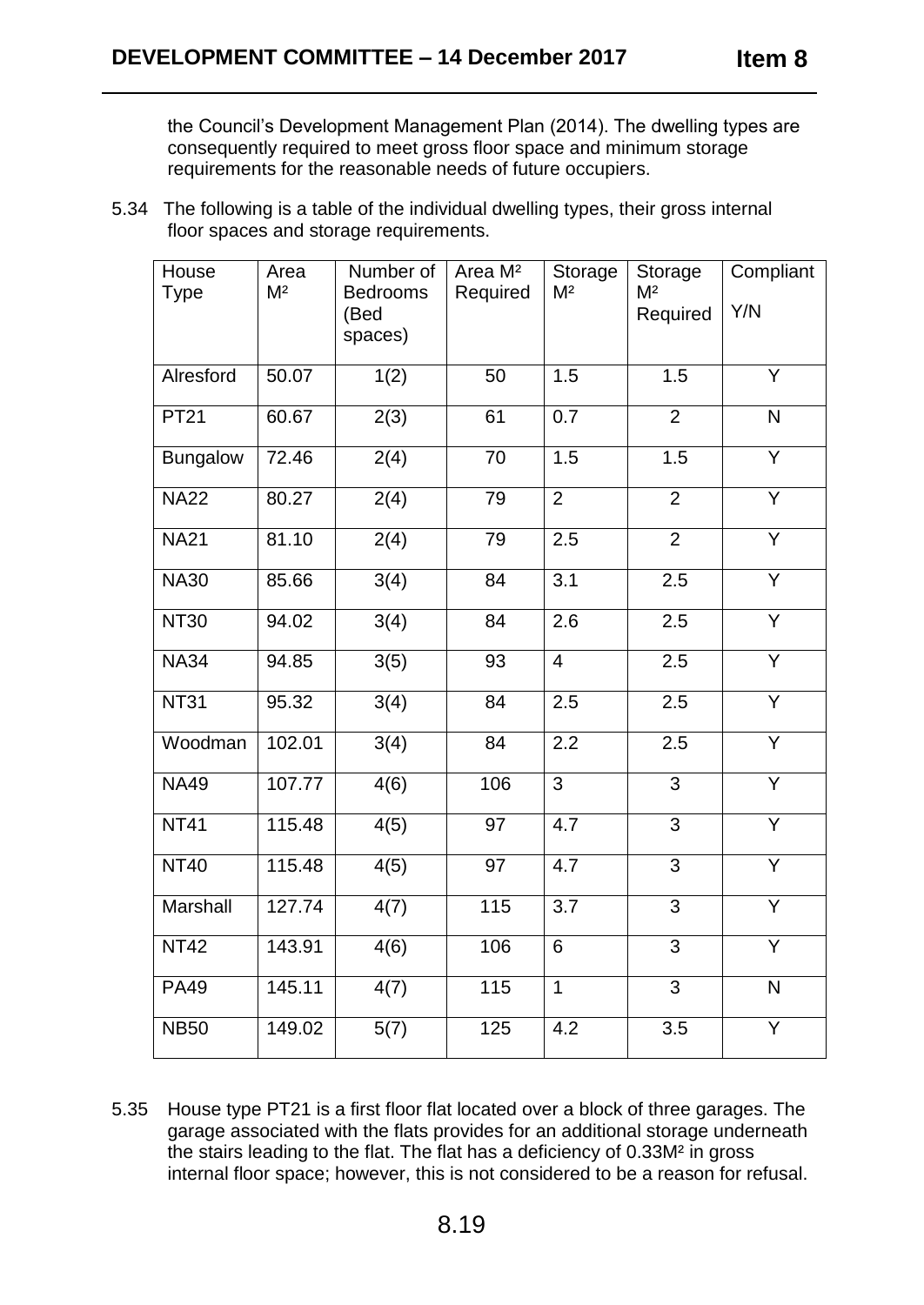- 5.36 The floor plans for house type PA49 details storage under the stairs only; however, ample space exists within the bedrooms for fixed storage units.
- 5.37 It is considered that the storage space failing is minor and mitigated by the surplus in gross floor space to the design such that the failing would not be a material objection.

# **Provision of Affordable Housing**

- 5.38 The outline planning permission is subject to a section 106 agreement requiring that 35% of the total number of 180 dwellings approved at the outline stage shall be affordable. This equates to the provision of 63 dwellings. The tenure mix was originally to have been 80% affordable rented units and 20% shared ownership in accordance with policy H4 of the Core Strategy. This has now been revised following discussions with Moat Housing Group about the local demand for shared ownership properties on the first phase Star Lane development, and the Council's Housing Officer to a 70% rented units/30% shared ownership distribution.
- 5.39 The following dwelling types would be the affordable units. Their locations are identified on the submitted tenure plan.

| House Type      | Plan<br>Ref. | Area M <sup>2</sup> | No. of<br>beds | No. units      |
|-----------------|--------------|---------------------|----------------|----------------|
| Alresford Apts. | Apts         | 50.07               | 1B             | 12             |
| PT21 FOG        | <b>PT21</b>  | 60.67               | 2B             | $\overline{2}$ |
| Bungalow 27     | <b>BUNG</b>  | 72.46               | 2B             | 1              |
| <b>NA21</b>     | <b>NA21</b>  | 81.10               | 2B             | 4              |
| <b>NA22</b>     | <b>NA22</b>  | 80.27               | 2B             | 20             |
| <b>NA30</b>     | <b>NA30</b>  | 85.66               | 3B             | 4              |
| <b>NA34</b>     | <b>NA34</b>  | 94.85               | 3B             | 16             |
| <b>NA49</b>     | <b>NA49</b>  | 107.77              | 4B             | 4              |

- 5.40 The shared ownership provision would consist of 5 two-bedroom houses, 12 three-bedroom houses and 2 four-bedroom houses. The remaining provision would be the rented units.
- 5.41 The affordable dwellings would be located within six identifiable clusters. There would be a cluster of 14 dwellings at the far western end of the development (plots 6-19), a smaller cluster of 6 dwellings in a separate area to the east of the first cluster (plots 23-28), a cluster of 11 dwellings including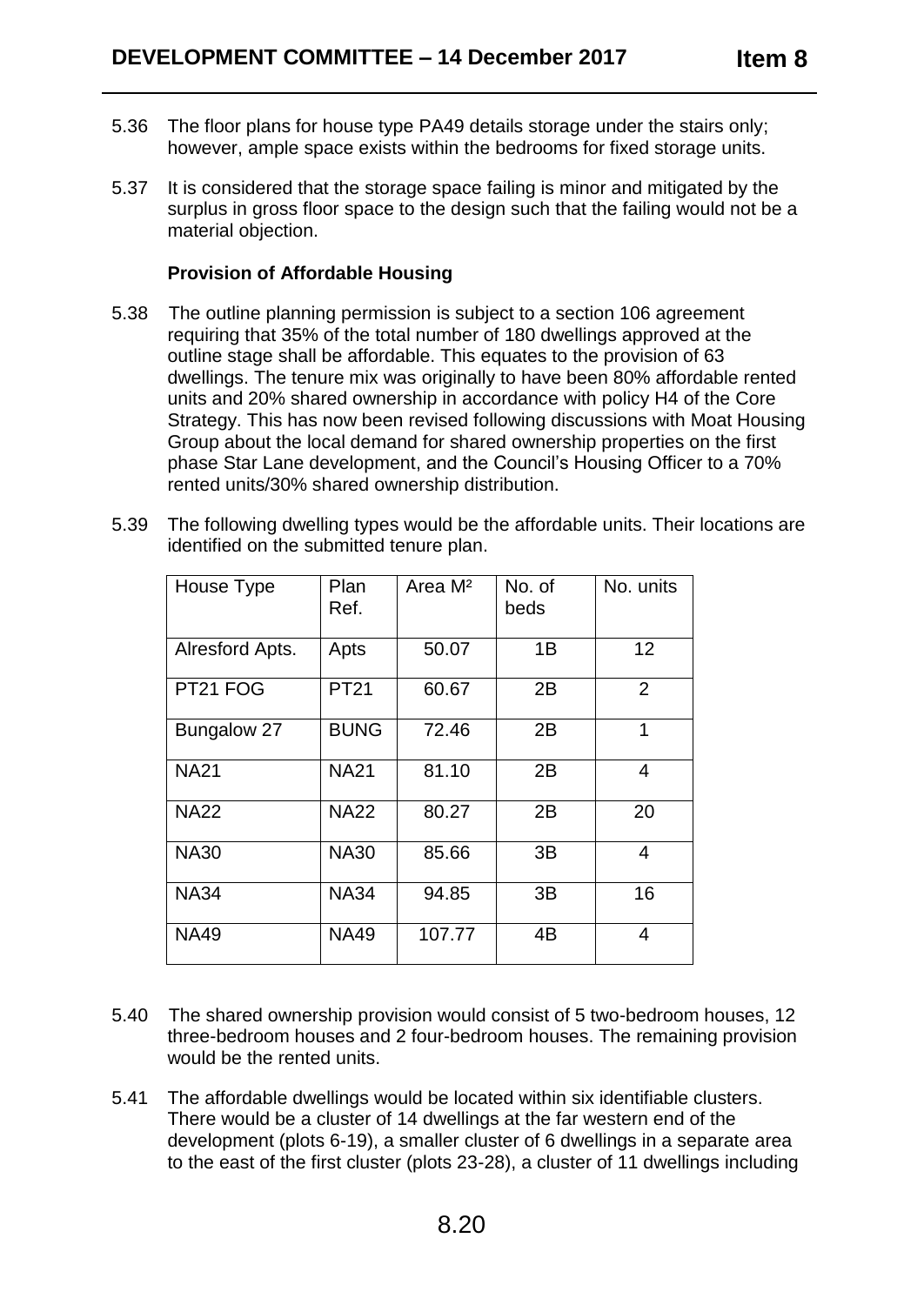6 apartments located in the south western portion of the site towards the site entrance (plots 38-48), a further cluster of 14 dwellings including 6 apartments within the western part of the central area (plots 66-74, 80-83 and 85), 7 dwellings within the central part of the northern row of dwellings (plots 58-64) and 11 dwelling located within the north east corner of the site (plots 127-134 and 151-153) on both sides of the street.

- 5.42 Policy H4 requires affordable dwellings to be tenure blind and well integrated into the layout of new residential developments such that they are spread ("pepper potted") throughout larger developments, whilst having regard to the management requirements of Registered Social Landlords. Officers accept that the clustering of affordable housing units to be realistic and that "pepper potting" is unlikely to be achieved because it is operationally unacceptable to providers. The dwellings would be tenure blind in as much as the design principles, form and external materials would be the same as for the market housing on the site.
- 5.43 Officers consider that the distribution of affordable housing meets the requirements of the outline application and the aspirations ensuring that affordable housing would be integrated into the development as a whole. The external finishes would be in the same palette of external materials shared by both market and affordable housing in the relevant typology areas. The siting relationship would not lead to social segregation.
- 5.44 The Council's housing allocation team leader has reviewed the proposed layout and is supportive of the development, having previously discussed the matter with housing providers.

# **Housing Mix**

- 5.45 Condition 8 of the outline consent required a housing statement to be submitted with a schedule of the mix of market dwellings proposed taking into account local knowledge of market demand. Given the site location the private housing mix provides for a greater amount of family accommodation in detached and semi-detached properties consisting of 2, 3, 4 and 5-bedroom homes.
- 5.46 The following dwelling types would be the private units. Their locations are identified on the tenure plan.

| House Type        | Plan Ref.   | No. of beds    | No. of<br>units |
|-------------------|-------------|----------------|-----------------|
| <b>NA21 PREUM</b> | <b>NA21</b> | 2B             | 9               |
| <b>NA30 PREUM</b> | <b>NA30</b> | 3B             | 17              |
| <b>NA34</b>       | <b>NA34</b> | 3B             | 2               |
| <b>NT30</b>       | <b>NT30</b> | 3 <sub>B</sub> | 15              |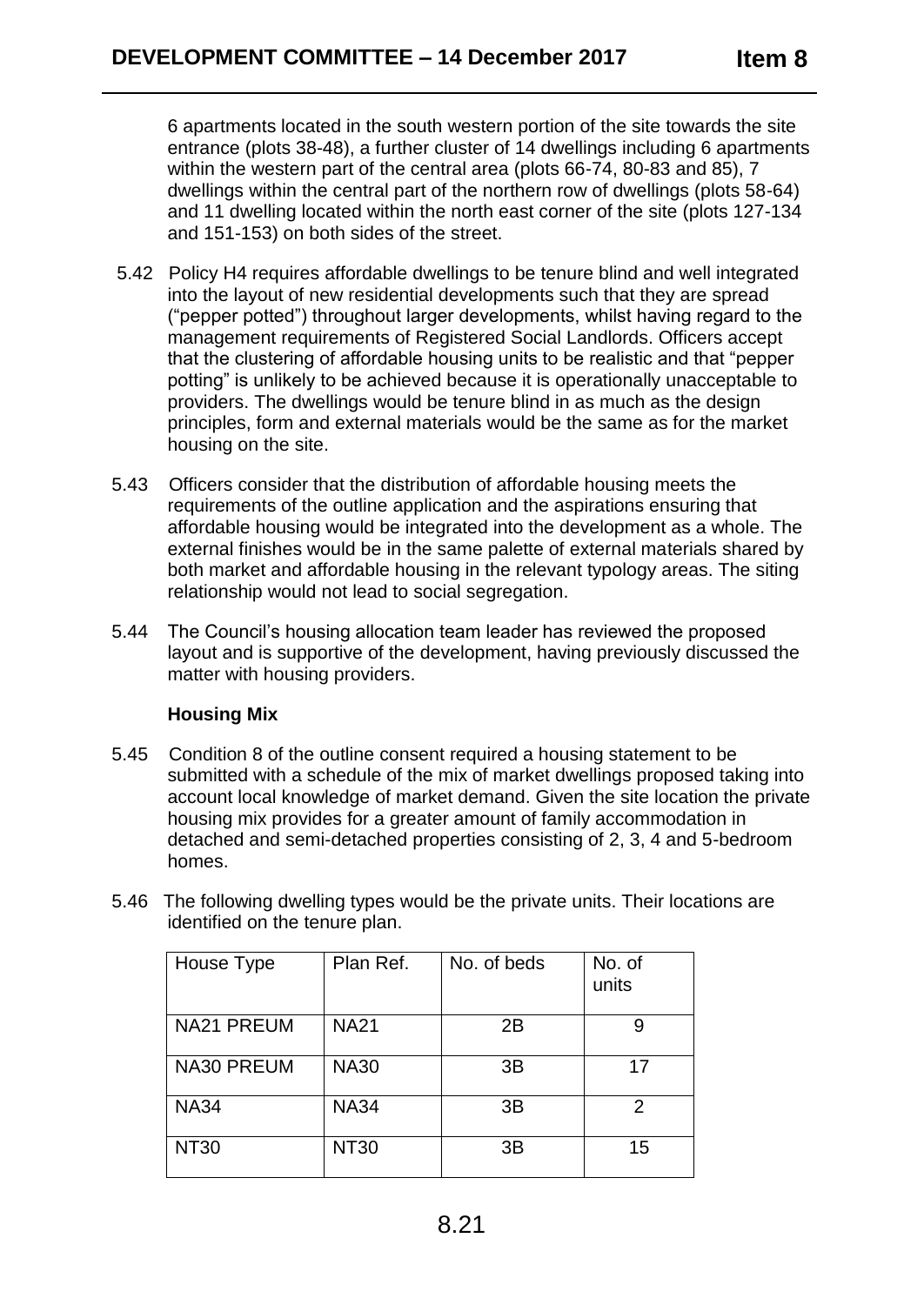| House Type      | Plan Ref.   | No. of beds | No. of<br>units |
|-----------------|-------------|-------------|-----------------|
| <b>WOODMAN</b>  | <b>WOOD</b> | 3B          | 9               |
| <b>NT31</b>     | <b>NT31</b> | 3B          | 6               |
| <b>NT41</b>     | <b>NT41</b> | 4B          | 3               |
| <b>NT40</b>     | <b>NT40</b> | 4B          | 5               |
| <b>MARSHALL</b> | <b>MAR</b>  | 4B          | 12              |
| <b>NT42</b>     | <b>NT42</b> | 4B          | 13              |
| <b>PA49</b>     | <b>PA49</b> | 4B          | 13              |
| <b>NB50</b>     | <b>NB50</b> | 5B          | 12              |
| <b>NA49</b>     | <b>NA49</b> | 4B          | 1               |

5.47 Of the 117 units provided for private housing there would be 9 two-bed units, 49 three-bed units, 47 four-bed units and 12 five-bed units. Officers consider this spread of accommodation to be in accordance with condition 8 of the permission and Policy H5 to the Council's Core Strategy.

# **Garden Areas**

- 5.48 The Council's amenity space standards require flats to have a minimum communal garden area of 25m² each or a 5m² balcony, two-bedroomed houses and terraced dwellings to have a minimum of 50m² each and housing with more than two bedrooms to a minimum of 100m<sup>2</sup> each.
- 5.49 All the houses on the development have been provided with garden areas that exceed the Council's minimum standard.
- 5.50 There are two flatted schemes on the proposed development each with 6 onebed flats in a block and 1 two-bed flat erected over garaging (plots 42-48 and 66-72). These flats have been provided with communal areas of 139.9m² and 137.7m² respectively. As there would be a total of 7 flats the communal area requirement would normally be 175m².
- 5.51 The guidance, however, goes on to state that those standards can be reduced where the development would adjoin areas of public open space. This issue was fought on appeal with regard to the details of an application for the south Hawkwell site allocation SER 4 and where the inspector, in allowing the appeal, did not support the Council's view that garden areas below standard were unacceptable or that the release of sites from Green Belt should be exemplars of design and layout achieving good quality homes. The Council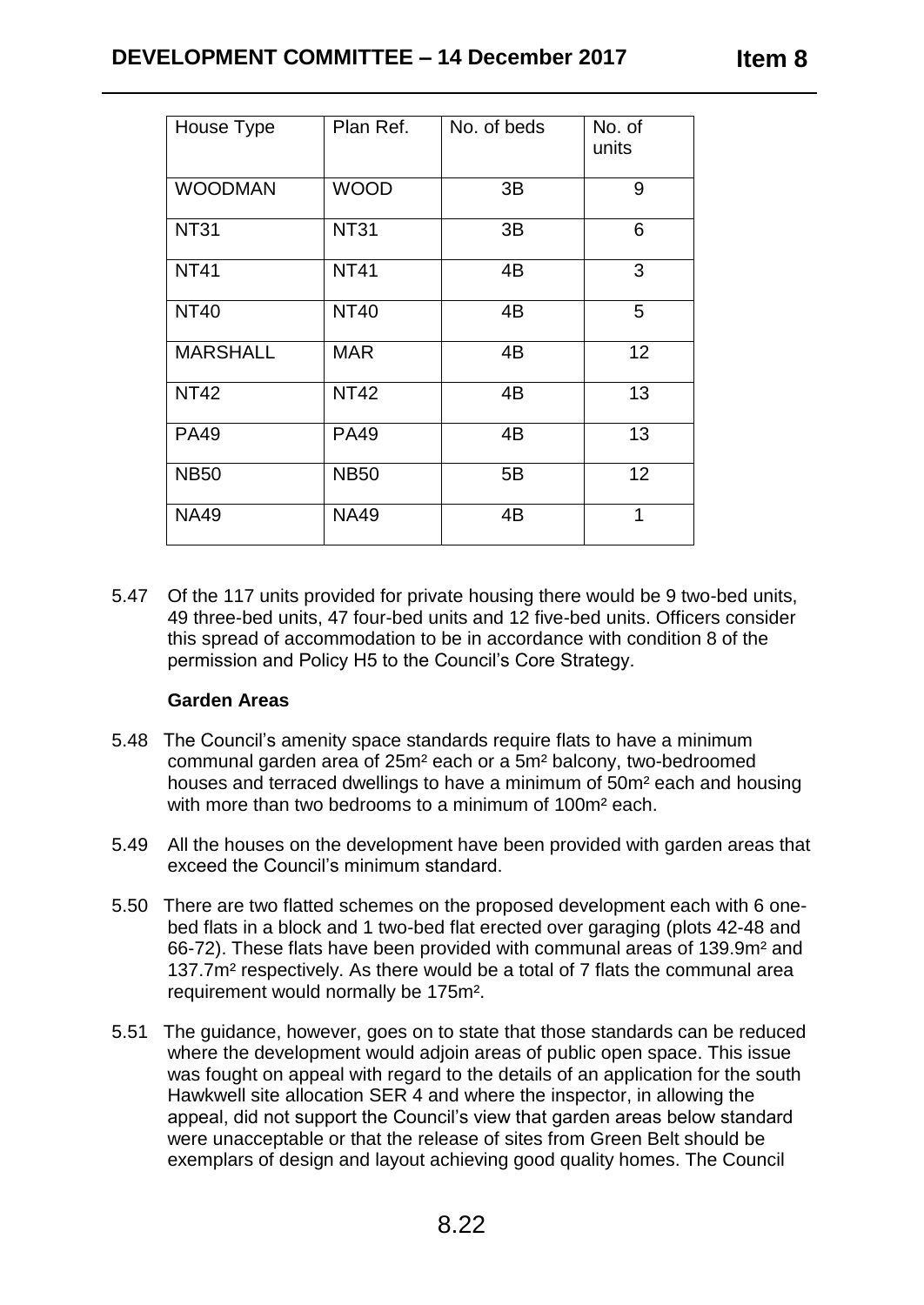had argued in that appeal that inadequate garden areas undermined that ambition, but it was not supported by the inspector.

5.52 Given the views of the inspector, the proximity of public open space within the layout , the landscaped areas adjoining the nearby fishing lakes to the south and the relatively minor shortfall in the size of the communal areas, officers do not support the rejection of the application for this shortfall.

# **Boundary Treatments**

- 5.53 The application details specify the use of the following means of enclosure:
	- o 1.8m high close boarded fencing
	- o 1.8m high panel fencing
	- o 1.8m high brick walls
	- o 0.6m high post and knee rail
	- o Access gates
- 5.54 All plots located on the northern side of the development in proximity to the rear gardens of the existing dwellings on the southern side of High Street would incorporate Hedgehog Highway Access Points through the gravel boards of the fencing. These are holes 15cm x 15cm which would allow for the through passage of hedgehogs. There would be 14 such points within the rear fencing line sections at approximate intervals of 35m and a further 35 points set within the side fence boundaries close to the rear fence line. These would allow hedgehogs to travel freely between the gardens and through the landscaping areas across the site.
- 5.55 The 0.6m high post and knee fencing would be to the front boundaries facing three street frontages within the Village Green character area. All other parts of the development would not have fencing provided forward of the principal elevation of the dwellings.

# **Soft Landscaping**

- 5.56 The application includes comprehensive details for the soft landscaping of the site including a planting schedule of trees, shrubs and herbaceous species.
- 5.57 The existing boundary vegetation along the northern boundary with the High Street dwellings would be enhanced with new structural planting. This would reinforce the 5m wide vegetated buffer zone between the rear garden boundaries of the existing dwellings to the north and the proposed dwellings of the development to the south.
- 5.58 The principal open space for the development would be located in a prominent location within the centre of the development and include the existing ditch that runs north to south through the site. This open space would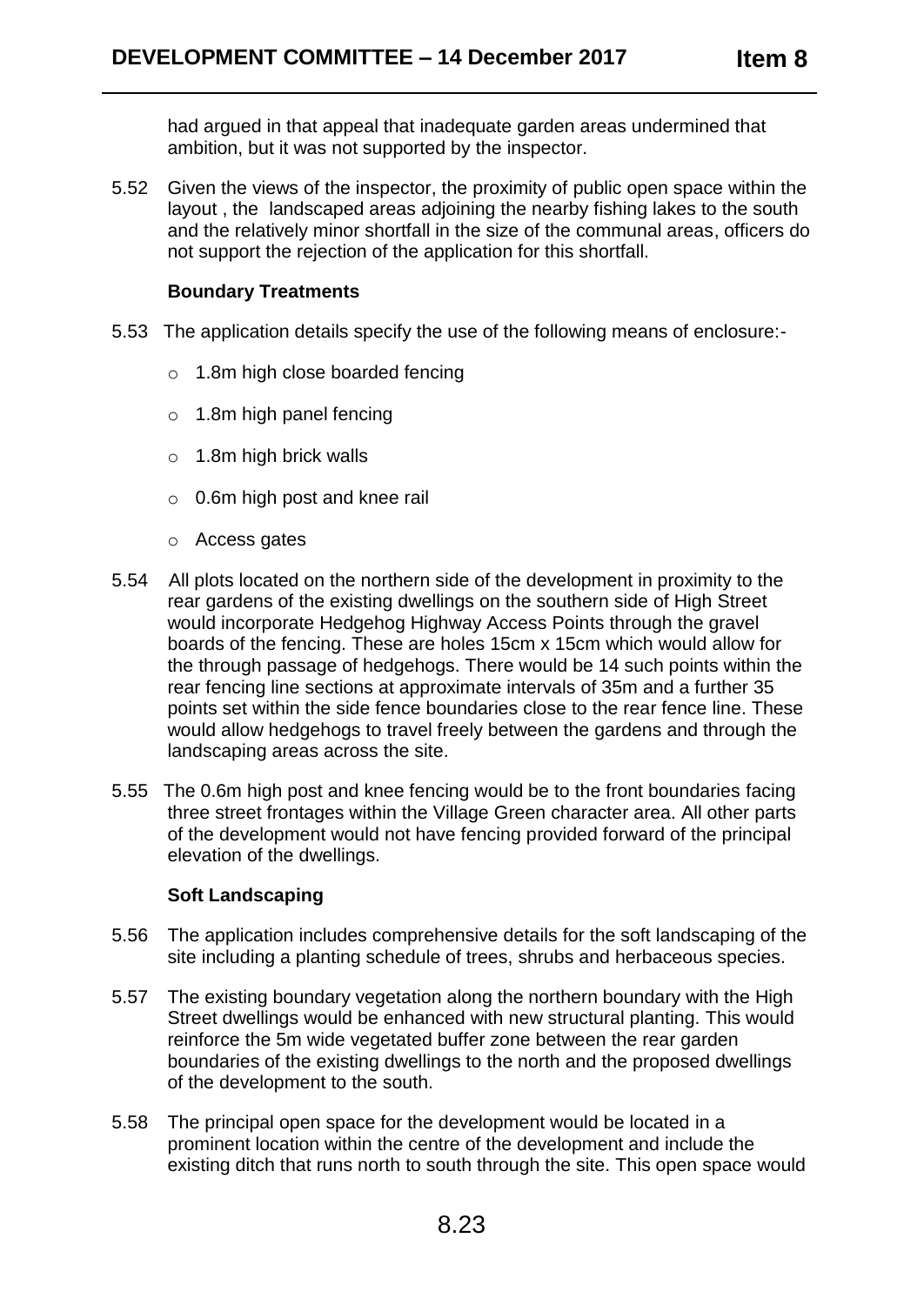provide a green lung for the development and an informal space for recreation.

- 5.59 There would also be an open space to provide a buffer between the development and the flatted development on Mason Way where there are dwellings abutting the site boundary.
- 5.60 A variety of frontage treatments are proposed throughout the site with a variety of sizes to create opportunities for different landscape features and planting configurations.
- 5.61 Management of the existing grassland area to the south western sections of the Star Lane pits is proposed to provide habitat enhancement for terrestrial invertebrates. Existing footways will be improved within existing alignments and open early successional habitat enhanced along the edges. This open space will provide a natural open space within the site whilst also providing ecological value. This approach will also be taken to the open spaces to the northern side of the pits.
- 5.62 As part of the SuDS proposal a new pond would be provided to the south of the pits with proposed tree planting to integrate it into the natural features of the site. This pond feature will relate to and enhance the value of the existing habitat within the nature reserve.
- 5.63 A Soft Landscaping Management and Maintenance Plan has been submitted detailing the periodic maintenance and replacement thereafter of the planted areas. Following installation the initial maintenance would be by the developers with an eventual transfer of responsibility to a contractor appointed by a resident run management committee.

# **Highway Matters**

- 5.64 The Council's parking standards require a minimum of one car parking space for each of the one-bedroom flats and a minimum of two parking spaces for each dwelling of two or more bedrooms. In addition one visitor space is required for every four dwellings. Each car parking space should be to a preferred depth of 5.5m and width of 2.9m. Garages should have a minimum depth of 7m and width of 3m to be regarded as providing a parking space.
- 5.65 The car parking spaces and garage designs are shown to the Council's preferred size with all dwellings satisfying at least the minimum number of parking spaces. The garages would be provided with a 1m access path between the dwelling and the garage to provide access to the rear gardens. The parking spaces will be block paved as part of the SuDS strategy for the site.
- 5.66 In addition there would be a total of 45 visitor parking spaces representing one space for each four dwellings as required. These spaces would be widely dispersed throughout the site and thus available for use by visitors to all the dwellings. These visitor spaces would be in laybys or end of cul de sac location where they would not impede vehicular traffic flow. The visitor spaces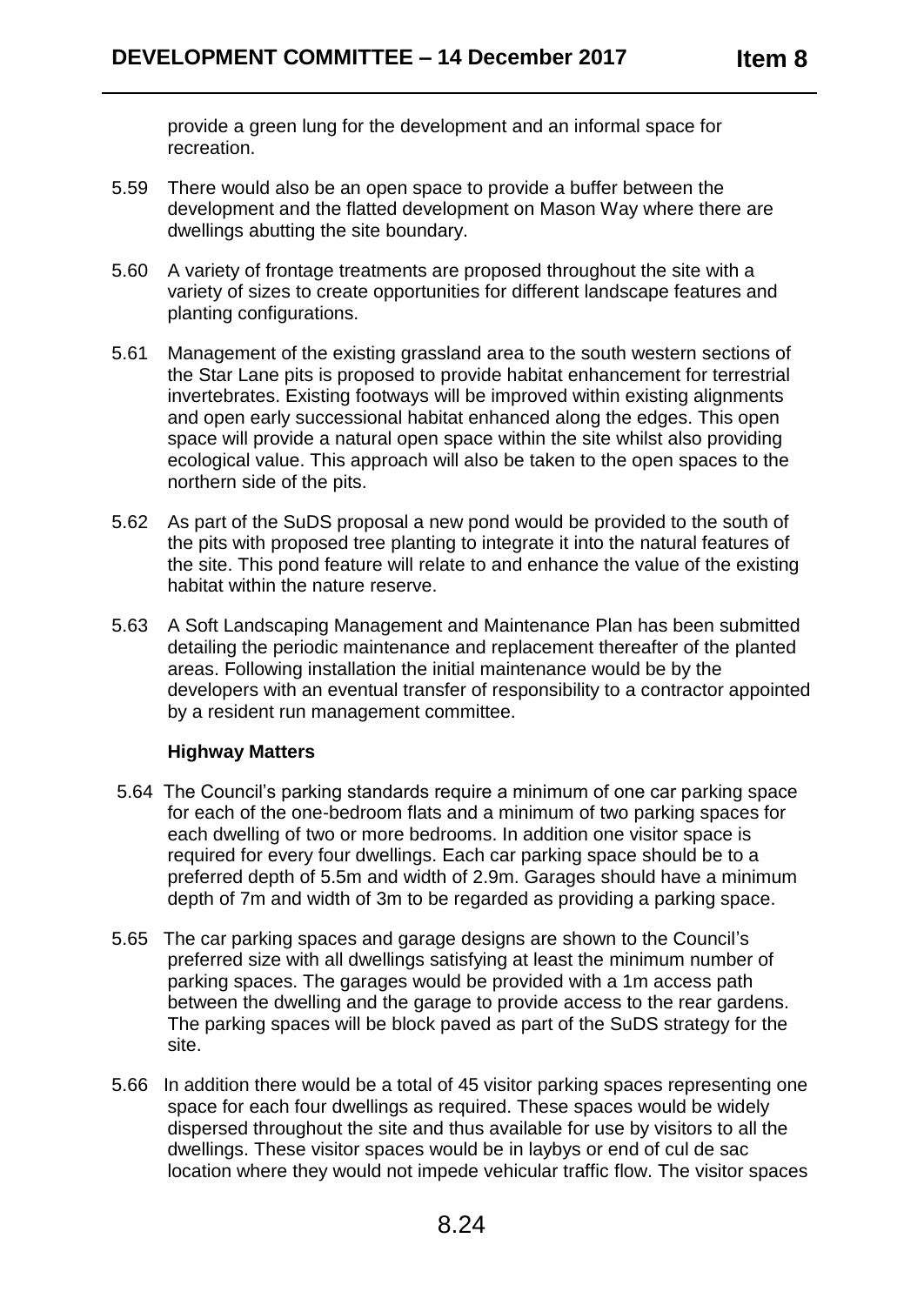would be in maximum groups of two with intervening landscape area to avoid a continuous row of car parking spaces. Many of the dwellings would be provided with garages where cycles could be accommodated and/or garden areas where suitable cycle parking could be provided. A condition is recommended to ensure that the 2 one -bedroom apartment blocks are also provided with suitable cycle parking facilities

5.67 The development will have a sole vehicular access/egress from Star Lane, through the housing development on the former brick works. There would be a northern access onto the High Street available for emergency vehicles and for pedestrian/cycle access, which will provide residents with easy access to the shops and services within Great Wakering. The County Highways Authority has no objection to the development proposed.

# **Street Lighting**

- 5.68 The proposed street lighting for the area follows specifications agreed with Essex County Council. The area is deemed to be classified as an E3 Medium District Brightness Area. The scheme has been designed to ensure that the neighbouring residences and industrial units do not have light spillage onto their properties. Generally lighting is to be selected to provide safety and security without polluting the boundary site residents.
- 5.69 The street lighting proposals for the development have been submitted using a total of nine Urbis Ampera Mini 4.07klm luminaires, thirty nine Urbis Ampera Mini 3.09klm luminaires and seventeen Urbis Ampera Mini 1.37klm luminaires. Fifty four luminaires would be installed on 6m standard Essex County Council specification tubular steel lighting columns and eleven would be installed on raise and lower Essex County Council specification tubular steel lighting columns with a 0 degree tilt.
- 5.70 All luminaires are to have electronic control gear. The lamps would be LEDS as this is a low lumen output high efficiency light source.
- 5.71 The submitted lighting report states that the proposed street lighting installation would not have any significant impact on the immediate environment with respect to light pollution or energy usage.

# **Surface Water Strategy**

5.72 Condition 18 of the outline consent requires the submission of a surface water strategy with the reserved matters application. The surface water drainage has been designed to discharge to the existing ditch south of the site. The drainage scheme differs from that at the outline stage with the main variance being the avoidance of conveying surface water flows through the fishing lakes. The surface water drainage will be routed around the west of the fishing lakes with the point of outfall and the overall discharge rate remaining the same as in the outline proposal. There will be a series of SuDS features located within the landscaped areas at various points on the site consisting of swales and attenuation basins.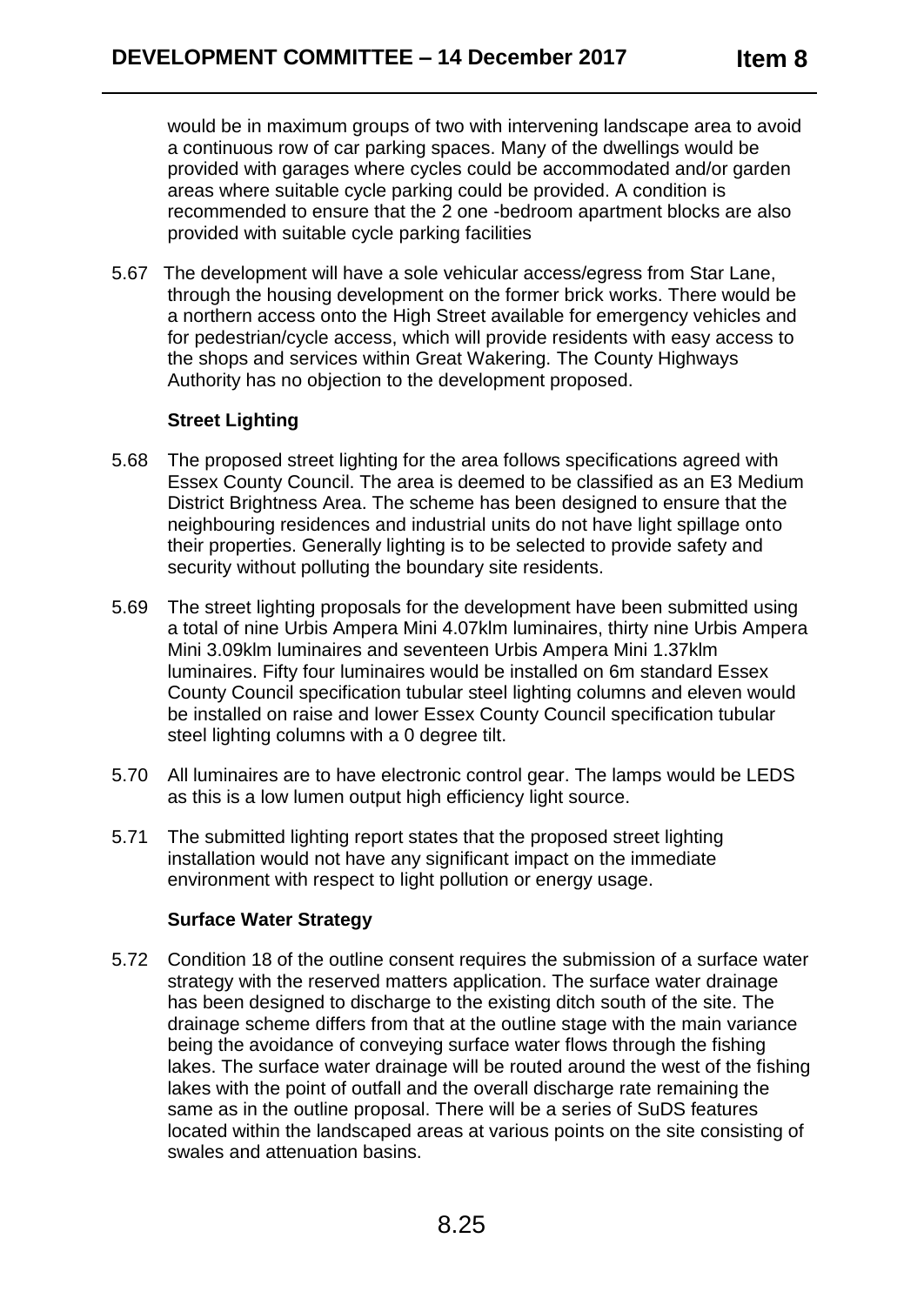- 5.73 The proposal has been designed to accommodate up to a 1 in 100 year storm event with a 40% allowance for climate change. In general the existing site levels will be retained. This has resulted in the inclusion of a surface water pump station to achieve the outfall level. The pump station is proposed to be a dual compound shared with the foul water pump station. It is proposed that both pump stations would be offered for adoption by Anglian Water. The rising main discharges to a chamber before flows outfall to a water course. The headwall to the water course will be fitted with a on-return valve preventing water flowing back to the rising main. The water course will also receive flows from Phase 1 of the development site and the water course has been designed to accommodate this.
- 5.74 The new scheme includes provision for an attenuation basin south of the fishing lakes to accommodate water through all expected rainfall events. The foul water is designed to outfall to the existing Anglian Water sewer located in Star Lane to the west of the development site. A foul water pumping station will be used to convey the water to the point of discharge. This pumping station will be located on an area between the Phase 1 part of the development and the access road to Phase 2 of the development.
- 5.75 A SuDS Management Plan has been submitted providing details of a maintenance scheme

# **Fire Hydrants and Appliance Access**

- 5.76 Condition 7 of the outline consent requires a scheme for the provision of fire hydrants to be submitted with the reserved matters application to ensure the provision of adequate water supply infrastructure. The location of these is indicated on the Fire Strategy and Hydrant Location Plan.
- 5.77 Three fire hydrants would be supplied at readily accessible locations within the central parts of the western, middle and eastern parts of the development site.
- 5.78 Section B5 of the Building Regulations 2010(as amended) states that there should be vehicle access for a pump appliance to within 45m to all points within the dwelling house. All dwellings with street frontages would be readily accessible to fire appliances. The plan also indicates paths that could be taken by fire appliances into shared private drives and their likely stationary positions. The plans also indicate the distance between the resting places of the appliance and the front door of the dwellings, together with an extra 15m distance internal to the dwelling. These distances are between 19.8m and 32.6m. All the dwellings on the site would fulfil the fire access requirement.
- 5.79 The northern pedestrian/cycle access to the site, that would be located between 269 and 277 High Street, would have a 3.7m wide emergency vehicle access.

# **Energy Statement**

5.80 Condition 33 of the outline consent requires the consideration of an energy statement demonstrating compliance with low carbon strategy. A statement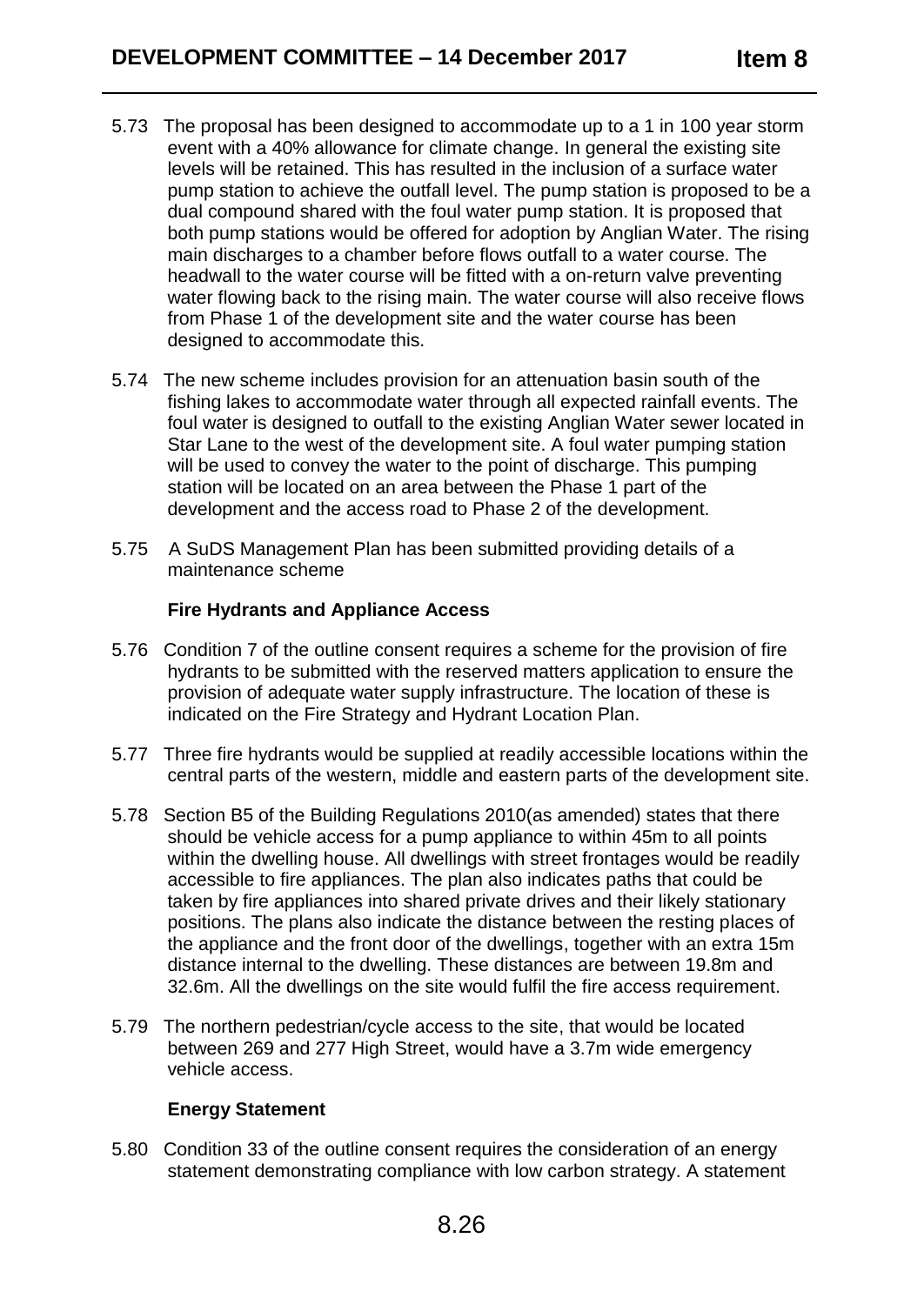has been submitted by Energist UK Ltd. setting out the measures planned by the applicant to reduce CO2 reductions at the development site. Policy ENV8 requires that developments of five or more dwellings should secure at least 10% of their energy from decentralised and renewable sources. The applicant proposes the installation of solar photovoltaic panels to achieve this planning policy requirement.

- 5.81 72kWp of Solar PV will be installed across the development on unshaded and southerly-orientated roofs at a 45°pitch. This is approximately equivalent to 468-576m² of photovoltaic panels across the development.
- 5.82 The energy statement also outlines measures to reduce energy demand across the development. Measures to be incorporated include:
	- o Energy-efficient building fabric and insulation to all heat loss floors, walls and roofs.
	- o High efficiency double glazed windows throughout.
	- o Quality of build will be confirmed by achieving good air-tightness results throughout.
	- o Efficient-building services including high-efficiency heating systems.
	- o Low energy lighting.
- 5.83 The measures undertaken would be the best mix of those available and will respond to changes in technology and enhancements to build strategy as the development proceeds.
- 5.84 The energy statement predicts that  $CO<sub>2</sub>$  emissions would be reduced by 12.95% over the Target  $CO<sub>2</sub>$  Emission Rate (TER) as calculated in line with the methodology contained within Part L of the Building Regulations 2013.

# **Waste and Recycling Management Strategy**

- 5.85 In accordance with condition 38 the application has been accompanied by a Waste Management and Recycling Management Strategy Statement to ensure that waste is managed sustainably during the occupation of the development in accordance with National Planning Policy.
- 5.86 The Council's guidance for refuse storage and collection provision within residential layouts is set out in appendix 1 to the Development Management Plan 2014. That guidance generally advocates the provision of storage within rear or side garden areas and collection points off the highway to avoid obstruction and cluttered street scenes. The guidance goes on to state that the location of the external storage areas must be shown on the site plan, and should allow the containers to be sited within 25m of the kerbside collection point and 30m of the dwelling.
- 5.87 The Council operates a three bin scheme with one black bin of 240 litre capacity for dry recyclables, a black bin with a purple lid of 180 litre capacity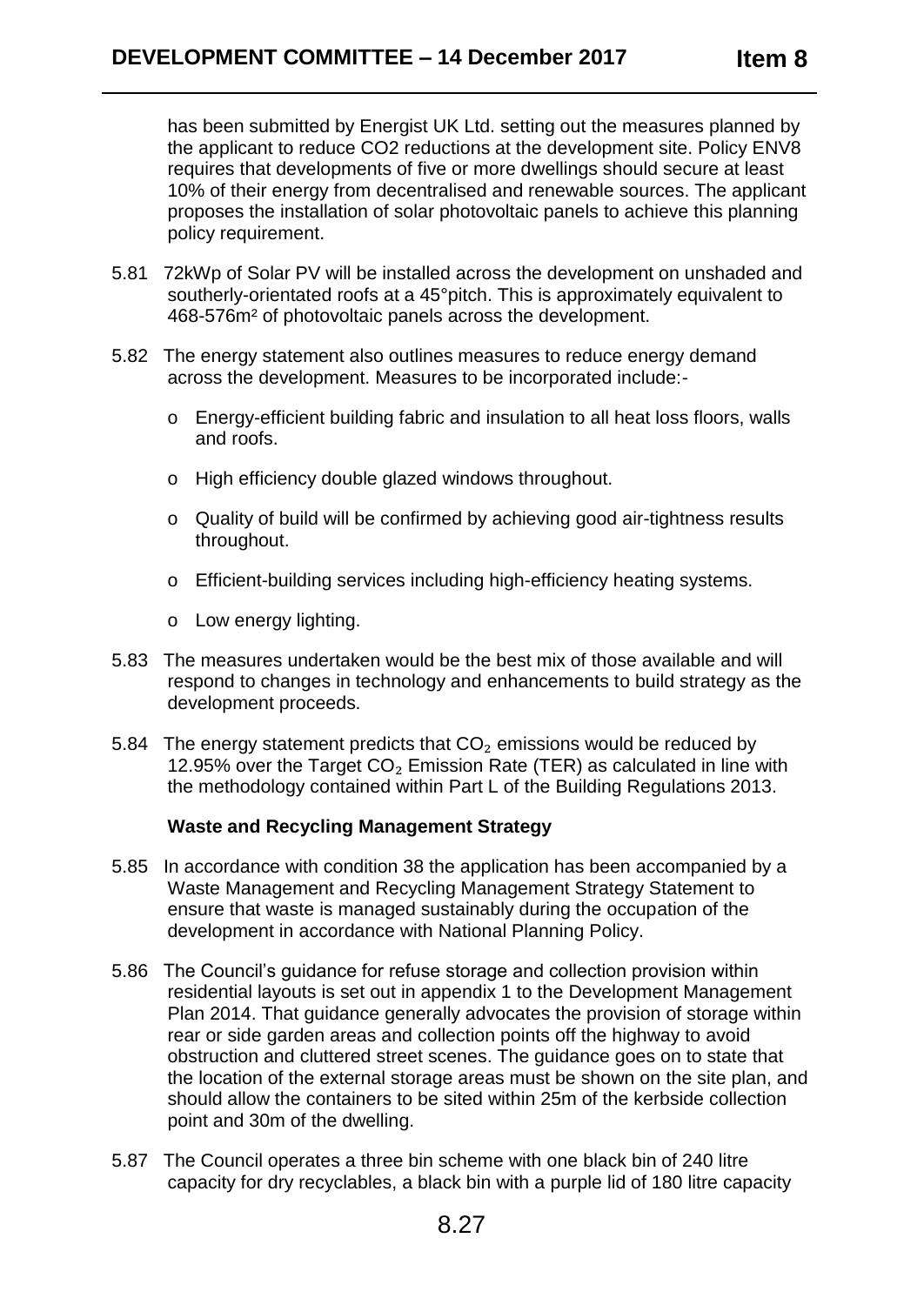for general waste that cannot be recycled and a green bin with a yellow lid of 140 litre capacity for kitchen and garden waste. These are collected alternate weekly for dry recyclables and with weekly collections of green and kitchen waste.

- 5.88 In terms of the houses the Refuse Strategy Plan identifies suitable areas within the curtilage of each property to the side and rear of the dwellings, together with bin pull through routes to collection points adjacent to the adoptable highway. These identified storage areas and bin collection points are to be on hard standing. The areas are generally no greater than 15m to the collection point. The exceptions being to three groups of houses set back within mews courts (Plots 23 and 25-6, 34-6, 162-4) where the distance travelled could potentially be up to 40m. Given the almost wholesale meeting of the guidance over the reminder of the layout the relatively minor failing would not amount to a reason to refuse these reserved matters.
- 5.89 There are two identical clusters of flats on the proposed development (Plots 43-48 and 66-71), each consisting of 6 one-bed flats and 1 two-bed flat. The proposed provision of waste receptacles for each cluster of 7 flats is:
	- o One 1100 litre Eurobin for recyclables
	- o One 1100 litre Eurobin for recyclables
	- o Three 140 litre green bins for green/compostable waste
- 5.90 The refuse receptacles are to be stored in a ventilated bin store located beneath the canopy of the drive-through that contains the main block of onebed flats with the two bed-flat-over-garage. These areas are within 5m of the highway boundary.
- 5.91 Officers consider that the Strategy Statement and Plan accord with the general considerations set out in appendix 1 to the Development Management Plan 2014 and that the provision of waste and recycling facilities are appropriate for the nature of the development.

# **6 CONCLUSION**

6.1 These reserved matters would achieve an attractive development reflecting the local character and be in accordance with the aims of the outline permission.

# **7 RECOMMENDATION**

7.1 It is proposed that the Committee **RESOLVES** 

That planning permission be approved for the reserved matters, subject to the following heads of conditions:-

(1) The development shall be implemented in accordance with the external and surface materials for the respective character areas as set out in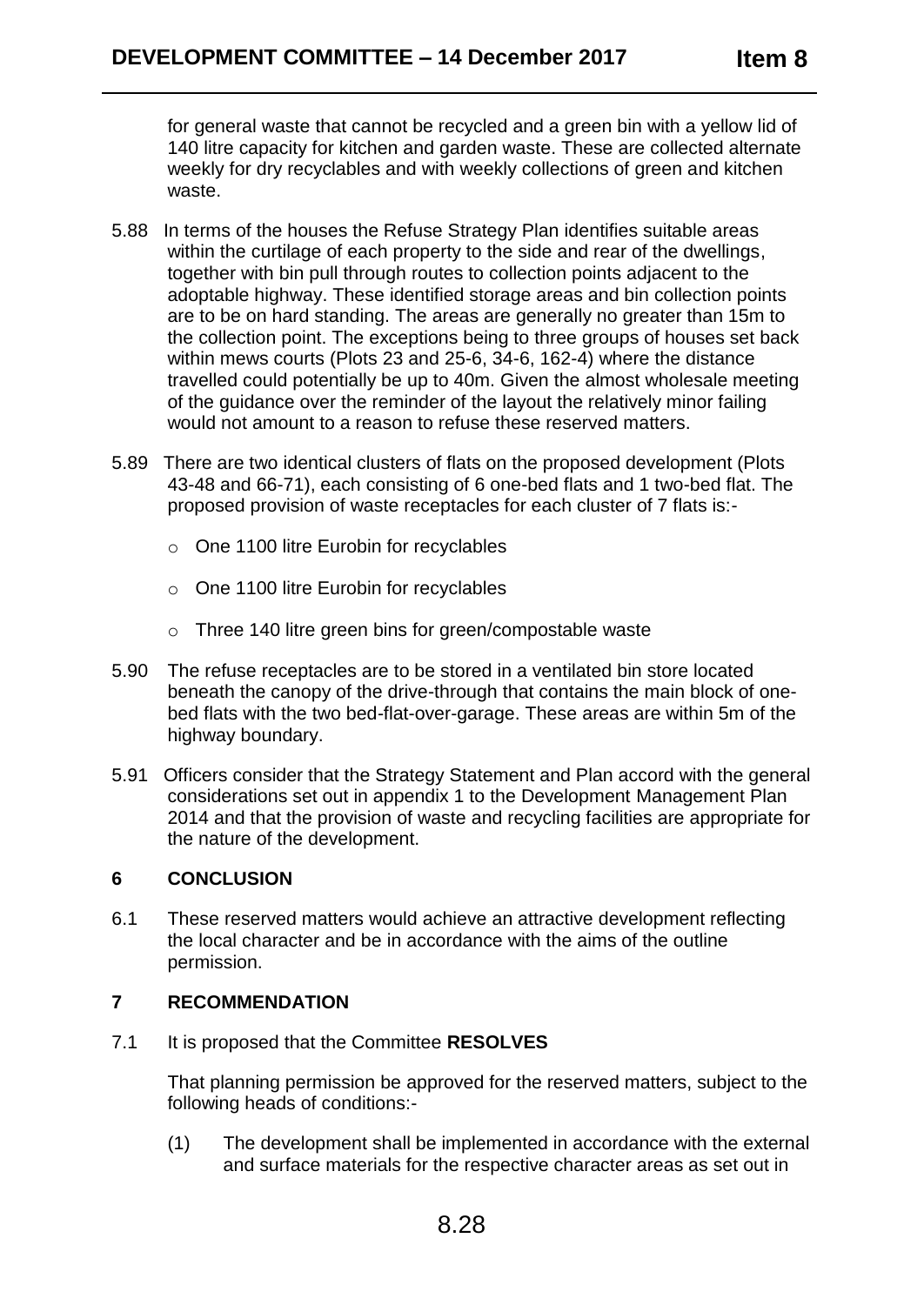the Design Code. The development shall be implemented in accordance with such details or such alternatives that shall be submitted to and agreed in writing by the Local Planning Authority.

Reason: In order that the development hereby approved follows the agreed design principles set out to ensure character of place and local distinctiveness within the development in the interests of the amenity future occupiers ought to reasonably expect to enjoy.

(2) The development hereby permitted shall be carried out in accordance with list of approved drawings as per drawing issue sheet titled *List of Approved Drawings 17/00862/Rem Land Between Star Lane and Alexandra Road, Great Wakering*

Reason: For the avoidance of doubt and in the interests of proper planning.

(3) Each apartment on plots 43-48 and 66-71 shall be provided with a cycle parking space, The facility shall be secure, convenient, covered and provided prior to occupation and retained at all times.

Reason: To ensure appropriate cycle parking is provided in the interest of highway safety and amenity.

# REASON FOR DECISION AND STATEMENT

The Local Planning Authority has acted positively and proactively in determining this application by identifying matters of concern within the application (as originally submitted) and negotiating, with the applicant, acceptable amendments to the proposal to address those concerns. As a result, the Local Planning Authority has been able to grant planning permission for an acceptable proposal, assessed against the adopted Development Plan, and the presumption in favour of sustainable development, as set out within the National Planning Policy Framework. The proposal is considered not to cause significant demonstrable harm to any development plan interests, other material considerations, to the character and appearance of the area, to the street scene or residential amenity such as to justify refusing the application; nor to surrounding occupiers in neighbouring streets.

Mom

Matthew Thomas

Assistant Director, Planning & Regeneration Services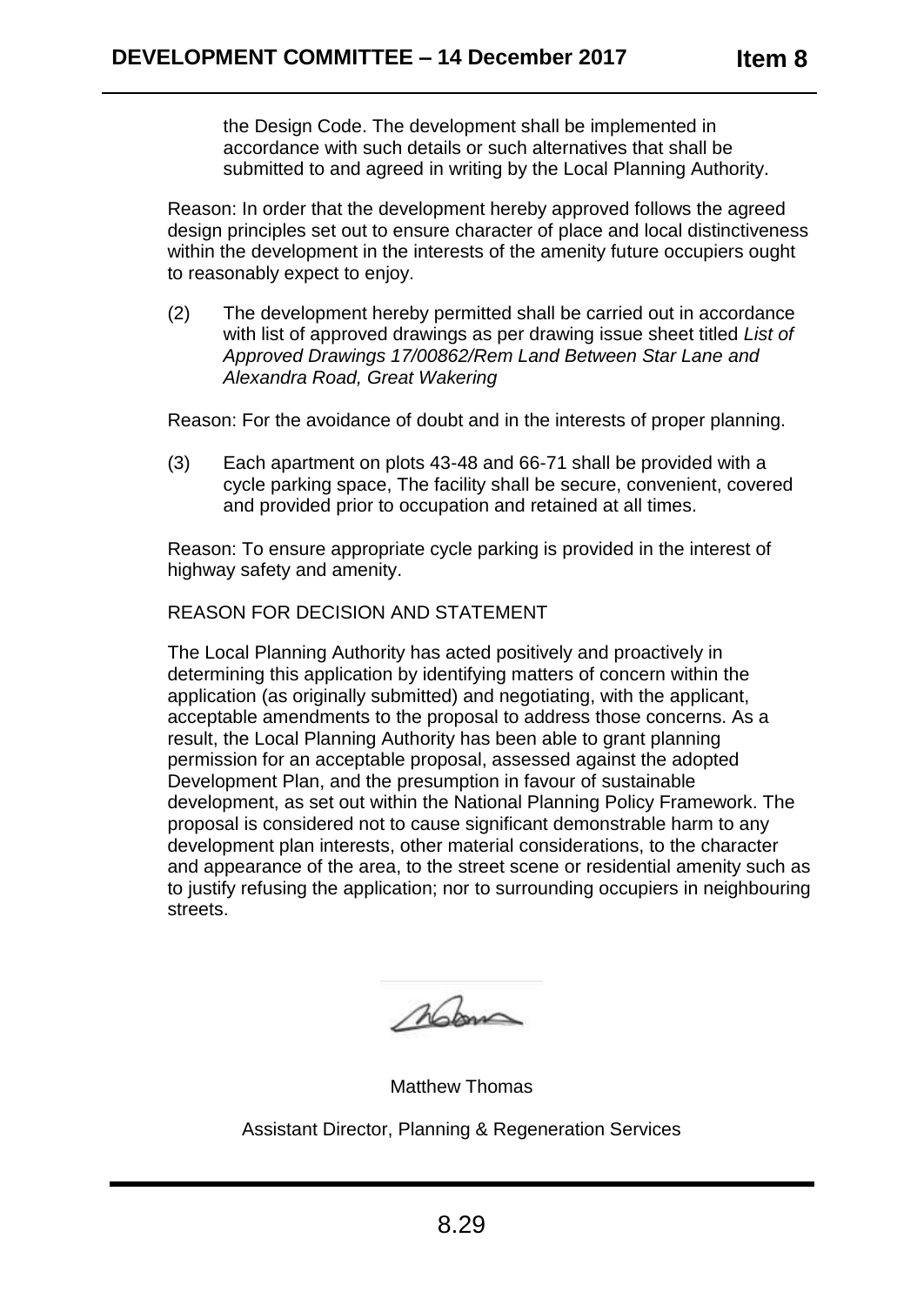# **Relevant Development Plan Policies and Proposals**

Rochford District Council Local Development Framework Allocations Plan (Adopted 25 February 2014)

SER 9b

Rochford District Council Local Development Framework Core Strategy (Adopted December 2011)

CP1. H1, H3, H4, H5, ENV4, ENV8

Rochford District Council Local Development Framework Development Management Plan (Adopted 16 December 2014)

DM1, DM4, DM30.

Department of Communities and Local Government. Technical housing standards – nationally described space standard. Adopted March 2015.

The Essex Design Guide (2005)

Rochford District Council Local Development Framework Supplementary Planning Document 2 Housing Design (January 2007)

Parking Standards: Design and Good Practice Supplementary Planning Document adopted December 2010

Standard C3

For further information please contact Robert Davis on:-

Phone: 01702 318039

Email: Robert.davis@rochford.gov.uk

If you would like this report in large print, Braille or another language please contact 01702 318111.